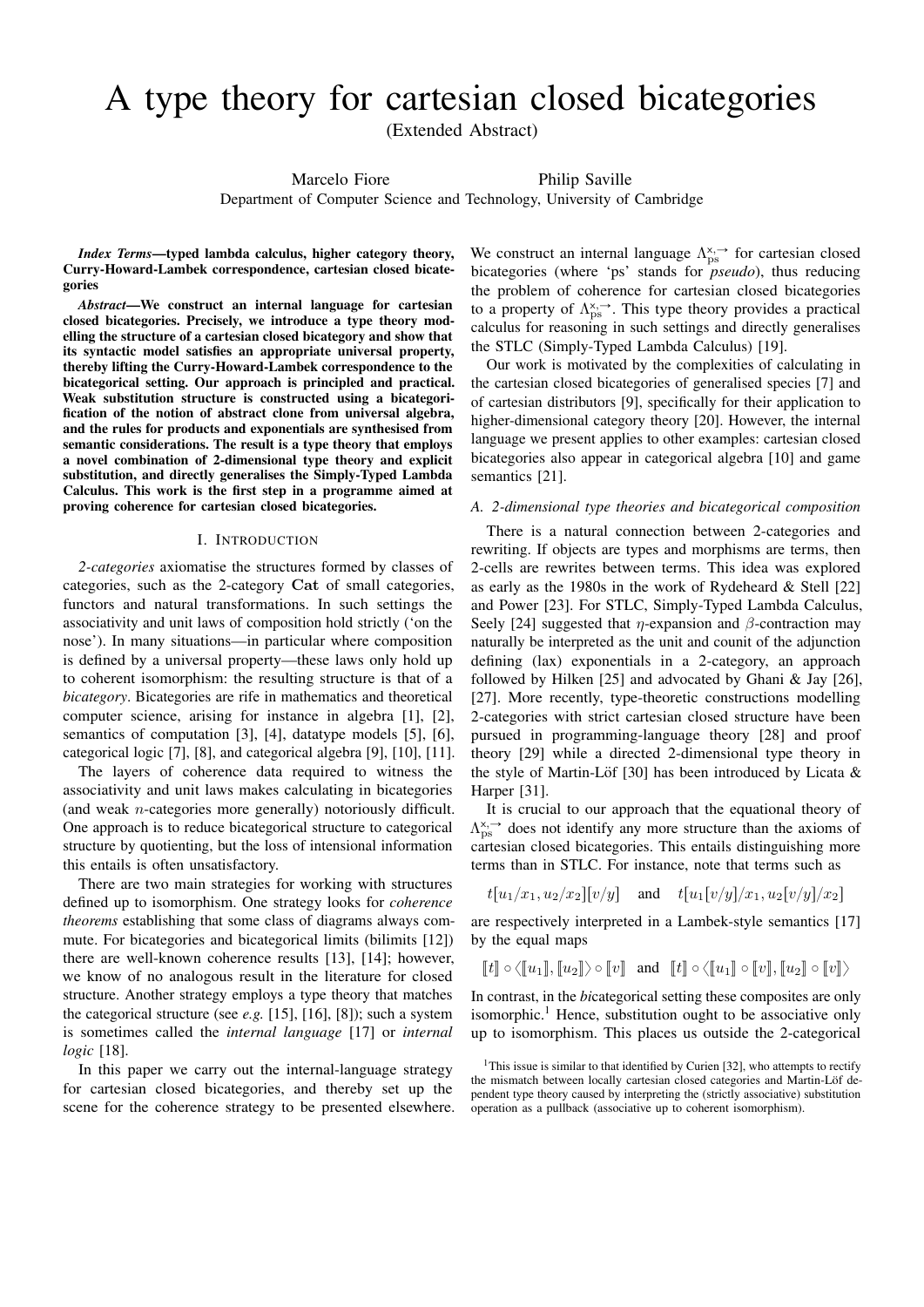world of previous work, as well as setting our work apart from type theories in which weak structure is modelled in a strict language, such as Homotopy Type Theory (*c.f.* [33]).

# *B.* The type theory  $\Lambda_{\text{ps}}^{x, \rightarrow}$

We will construct the internal language  $\Lambda_{\rm ps}^{\rm x, \rightarrow}$  in stages. First we will construct the internal language of bicategories  $\Lambda_{\rm ps}^{\rm b}$  (Section V) and then the internal language of bicategories with finite products  $\Lambda_{\text{ps}}^{\text{x}}$  (Section VII); the type theory  $\Lambda_{\text{ps}}^{\text{x},\rightarrow}$  extends both these systems (Section IX). In each case we construct the syntactic model and prove an appropriate 2-dimensional freeness universal property.

We introduce substitution formally using a version of *explicit substitution* [34], [35]. This syntactic structure and the axioms it is subject to are synthesised from a bicategorification of the abstract clones [36] of universal algebra (Section IV). Abstract clones are a natural bridge between syntactic structure (in the form of intuitionistic type theories or calculi) and semantic structure (in the form of Lawvere theories or cartesian multicategories).

Cartesian closed structure is synthesised from universal arrows at both the global (2-dimensional) and the local (1-dimensional) levels. From this approach we recover versions of the usual  $\beta\eta$ -laws of STLC, while keeping the rules to a minimum (Sections VII and Section IX). Our formulation points towards similar constructions for tricategories (weak 3-categories [37], [38]) or even  $\infty$ -categories.

The type theory  $\Lambda_{ps}^{x, \rightarrow}$  is, in a precise sense, a language for cartesian closed bicategories. It is capable of being formalised in proof assistants such as Agda [39] and the principled nature of its construction makes it readily amenable to the addition of further structure. We leave such extensions for future work.

### II. BICATEGORIES

We recall the definition of bicategory, pseudofunctor and biequivalence. For leisurely introductions consult *e.g.* [1], [2, §9].

### **Definition II.1** ([1]). A *bicategory*  $\beta$  consists of

- a class of objects  $ob(B)$ ,
- a class of objects  $ob(B)$ ,<br>• for every  $X, Y \in ob(B)$  a *hom-category*  $(B(X, Y), \bullet, id)$ with objects  $1\text{-}cells \quad f : X \to Y$  and morphisms 2-cells  $\alpha : f \Rightarrow f' : X \rightarrow Y$ ; composition of 2-cells is called *vertical composition*,
- $\bullet$  for every X, Y, Z  $\in$   $ob(B)$  an *identity* functor  $\mathrm{Id}_X : \mathbb{1} \to \mathcal{B}(X, X)$  and a *horizontal composition* functor  $\circ_{X,Y,Z} : \mathcal{B}(Y,Z) \times \mathcal{B}(X,Y) \to \mathcal{B}(X,Z),$
- invertible 2-cells

$$
\mathbf{a}_{h,g,f}: (h \circ g) \circ f \Rightarrow h \circ (g \circ f): W \to Z
$$

$$
\mathbf{l}_f: \mathrm{Id}_X \circ f \Rightarrow f: W \to X
$$

$$
\mathbf{r}_g: g \circ \mathrm{Id}_X \Rightarrow g: X \to Y
$$

for every  $f : W \to X$ ,  $g : X \to Y$  and  $h : Y \to Z$ , natural in each of their arguments and satisfying two coherence laws.

The functoriality of horizontal composition gives rise to an *interchange law*: for suitable 2-cells  $\tau$ ,  $\tau'$ ,  $\sigma$ ,  $\sigma'$  one has  $(\tau' \bullet \tau) \circ (\sigma' \bullet \sigma) = (\tau' \circ \sigma') \bullet (\tau \circ \sigma).$ 

A morphism of bicategories is called a pseudofunctor (or homomorphism). It is a mapping on objects, 1-cells and 2-cells that preserves horizontal composition up to isomorphism.

**Definition II.2** ([1]). A *pseudofunctor*  $F : \mathcal{B} \to \mathcal{C}$  between bicategories  $\beta$  and  $\beta$  consists of

- a mapping  $F : ob(\mathcal{B}) \to ob(\mathcal{C}),$
- a functor  $F_{X,Y} : \mathcal{B}(X,Y) \to \mathcal{C}(FX, FY)$  for every  $X, Y \in ob(\mathcal{B}),$
- an invertible 2-cell  $\psi_X : \text{Id}_{FX} \Rightarrow F(\text{Id}_X)$  for every  $X \in ob(\mathcal{B})$ ,
- an invertible 2-cell  $\phi_{f,g} : F(f) \circ F(g) \Rightarrow F(f \circ g)$  for every  $g: X \to Y$  and  $f: Y \to Z$ , natural in f and g

subject to three coherence laws. A pseudofunctor for which  $\psi$ and  $\phi$  are both the identity is called *strict*.

*Example* II.3*.* Every 2-category is a bicategory and every 2-functor is a strict pseudofunctor. A one-object bicategory is equivalently a monoidal category; a monoidal functor is equivalently a pseudofunctor between one-object bicategories.

Bicategorical products and exponentials are defined using the appropriate notion of adjunction, called a biadjunction. For our purposes, the characterisation of biadjoints in terms of biuniversal arrows [40] is most natural (*c.f.* [7]); this is the bicategorical version of the well-known description of adjunctions via universal arrows (*e.g.* [41, Chapter III, §1]). For biuniversal arrows and their relationship to biadjunctions, see *e.g.* [42].

**Definition II.4** ([12]). Let  $F : \mathcal{B} \to \mathcal{C}$  be a pseudofunctor. To give a *right biadjoint* U to F is to give

- 1) a mapping  $U : ob(\mathcal{C}) \to ob(\mathcal{B})$  on objects,
- 2) a family of 1-cells  $(q_C : FUC \rightarrow C)_{C\in ob(\mathcal{C})}$ ,
- 3) for every  $B \in ob(\mathcal{B})$  and  $C \in ob(\mathcal{C})$  an adjoint equivalence

$$
\mathcal{B}(B,UC) \overbrace{\longleftarrow\limits_{(-)^{\flat}}^{q_C \circ F(-)}}^{q_C \circ F(-)} \mathcal{C}(FB,C)
$$

Morphisms of pseudofunctors are called *pseudonatural transformations* [12] and morphisms of pseudonatural transformations are called *modifications* [1]. Bicategories, pseudofunctors, pseudonatural transformations and modifications organise themselves into a tricategory we denote Bicat.

*Example* II.5. For every pair of bicategories B and C there is a bicategory  $Hom(\mathcal{B}, \mathcal{C})$  of pseudofunctors, pseudonatural transformations and modifications.

Bicategories provide a convenient setting for abstractly describing many categorical concepts (*e.g.* [43], [44]).

### **Definition II.6.** Let  $\beta$  be a bicategory.

1) An *adjunction*  $(A, B, f, g, \eta, \epsilon)$  in B is a pair of objects  $(A, B)$  with arrows  $f : A \Leftrightarrow B : g$  and 2-cells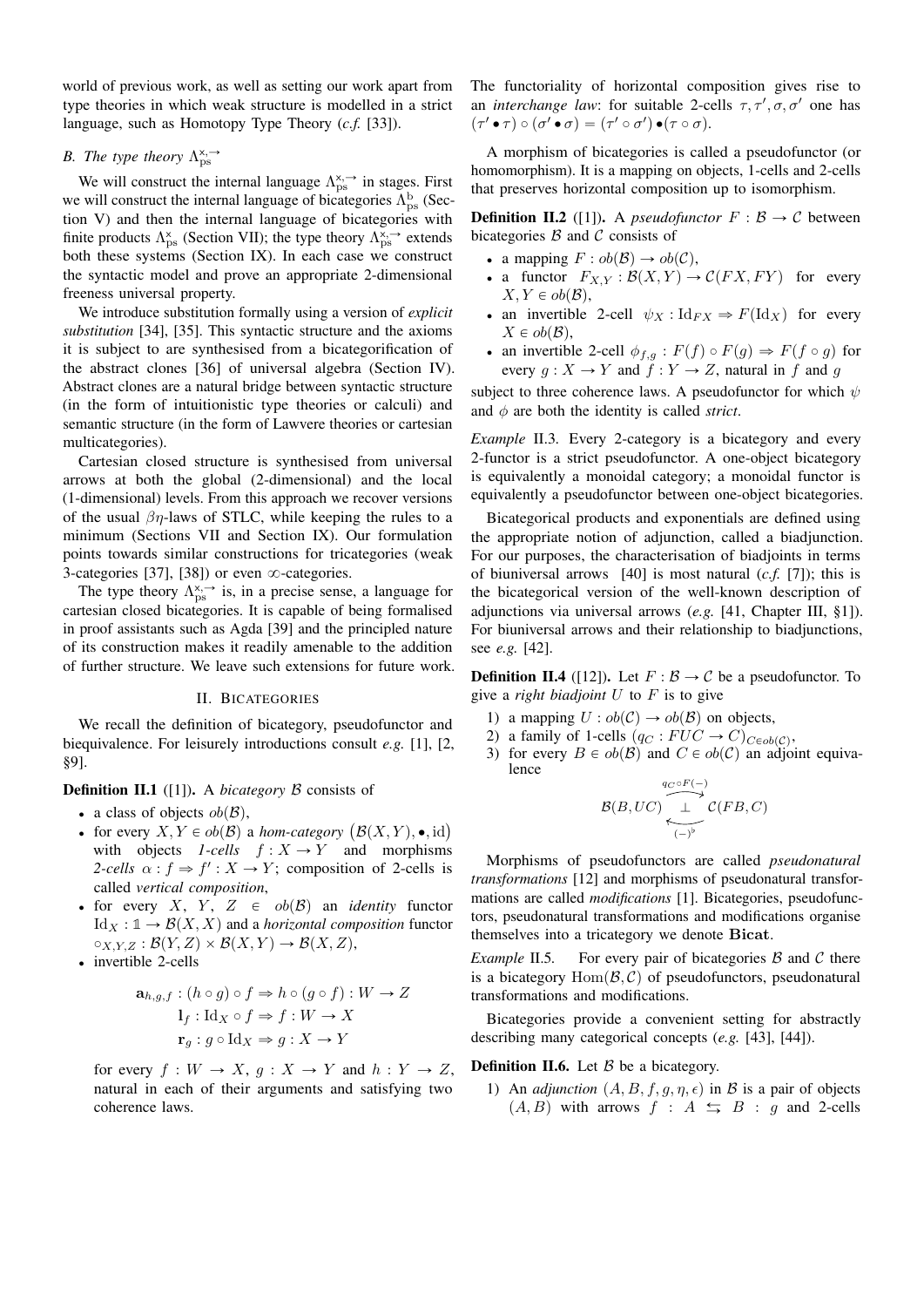$\eta: \text{Id}_A \Rightarrow g \circ f$  and  $\epsilon: f \circ g \Rightarrow \text{Id}_B$  subject to two triangle laws.

- 2) An *equivalence*  $(A, B, f, g, \eta, \epsilon)$  in B is a pair of objects  $(A, B)$  with arrows  $f : A \leftrightarrows B : g$  and invertible 2-cells  $\eta: \mathrm{Id}_A \stackrel{\cong}{\Rightarrow} g \circ f \text{ and } \epsilon: f \circ g \stackrel{\cong}{\Rightarrow} \mathrm{Id}_B.$
- 3) An *adjoint equivalence* is an adjunction that is also an equivalence.

The appropriate notion of equivalence between bicategories is called biequivalence [45].

**Definition II.7.** A *biequivalence* between bicategories B and C consists of pseudofunctors  $F : \mathcal{B} \leftrightarrows \mathcal{C} : G$  with equivalences  $G \circ F \simeq id_{\mathcal{B}}$  and  $F \circ G \simeq id_{\mathcal{C}}$  in the bicategories  $\text{Hom}(\mathcal{B}, \mathcal{B})$ and  $\text{Hom}(\mathcal{C}, \mathcal{C})$ , respectively.

#### III. SIGNATURES FOR 2-DIMENSIONAL TYPE THEORIES

The STLC with constants is determined by a choice of base types and constant terms (*e.g.* [17]). For constants defined in arbitrary contexts such a choice is determined by a *multigraph*; that is, a set of *nodes*  $A_1, \ldots, A_n, B, \ldots$  connected by *multiedges*  $[A_1, \ldots, A_n] \rightarrow B$ . A multigraph consisting solely of *edges* (*i.e.* multiedges of the form  $[A] \rightarrow B$ ) is called a *graph*.

*Notation* III.1*.* In the following definition, and throughout, we write  $A_{\bullet}$  for a finite sequence  $[A_1, \ldots, A_n]$   $(n \in \mathbb{N})$ .

**Definition III.2.** A 2-multigraph  $G$  is a set  $G_0$  of *nodes* equipped with a graph  $\mathcal{G}(A_{\bullet}; B)$  of *edges* and *surfaces* for every  $n \in \mathbb{N}$  and  $A_1, \ldots, A_n, B \in \mathcal{G}_0$ . A *homomorphism* of 2-multigraphs  $h : \mathcal{G} \to \mathcal{G}'$  is a map  $h : \mathcal{G}_0 \to \mathcal{G}'_0$  together with functions

$$
h_{A_1,\dots,A_n;B}: \mathcal{G}(A_{\bullet};B) \to \mathcal{G}'([hA_1,\dots,hA_n];hB)
$$

$$
h_{f,g}: \mathcal{G}(A_{\bullet};B)(f,g) \to \mathcal{G}'([hA_1,\dots,hA_n];hB)(hf,hg)
$$

for every  $n \in \mathbb{N}$ ,  $A_1, \ldots, A_n$ ,  $B \in \mathcal{G}_0$  and  $f, g \in \mathcal{G}(A_{\bullet}; B)$ .

We denote the category of 2-multigraphs by 2-MGrph. The full subcategory 2-Grph of *2-graphs* is formed by restricting to 2-multigraphs G such that  $\mathcal{G}([A_1, \ldots, A_n]; B) = \emptyset$  whenever  $n \neq 1$ .

### IV. SUBSTITUTION STRUCTURE UP TO ISOMORPHISM

The type theory we shall construct has types, terms, rewrites and an explicit substitution operation. It is therefore determined by a 2-multigraph together with a specified substitution structure. Accordingly, to synthesise our language we introduce an intermediate step between 2-multigraphs and bicategories, which we call biclones. These are a bicategorification of the abstract clones of universal algebra [36], which capture a presentation-independent notion of equational theory with substitution.

Definition IV.1. An S*-biclone* C is a set S of *sorts* equipped with the following for all  $n, m \in \mathbb{N}$  and  $X_1, \ldots, X_n, Y, Y_1, \ldots, Y_m, Z \in S$ :

• a category  $C(X_{\bullet}; Y)$  with objects *1-cells*  $f : X_{\bullet} \to Y$ and morphisms 2-cells  $\alpha : f \Rightarrow g : X_{\bullet} \to Y$ ,

- distinguished *projection* functors  $p_i : \mathbb{1} \to C(X_{\bullet}; X_i)$  for  $1 \leq i \leq n$ ,
- ' a *substitution* functor

$$
\mathsf{sub}_{X_\bullet;Y_\bullet;Z}: \mathcal{C}(Y_\bullet;Z) \times \prod_{j=1}^m \mathcal{C}(X_\bullet;Y_j) \to \mathcal{C}(X_\bullet;Z)
$$

which we denote by

$$
\mathsf{sub}_{X_\bullet;Y_\bullet;Z}\big(f,(g_1,\ldots,g_m)\big):=f[g_1,\ldots,g_m]
$$

(we write  $t[v_{\bullet}[w_{\bullet}]]$  or  $t[v_1[w_{\bullet}], \ldots, v_n[w_{\bullet}]]$  for the iterated substitution  $t[v_1[w_1, \ldots, w_l], \ldots, v_n[w_1, \ldots, w_l]],$ *c.f.* Notation III.1),

' natural families of invertible 2-cells

$$
\mathsf{assoc}_{t,u_{\bullet},v_{\bullet}}: t[u_1,\ldots,u_n][v_{\bullet}] \Rightarrow t[u_1[v_{\bullet}],\ldots,u_n[v_{\bullet}]]
$$

$$
\iota_u: u \Rightarrow u[\mathsf{p}_1,\ldots,\mathsf{p}_n]
$$

$$
\varrho_{u_1,\ldots,u_n}^{(k)}: \mathsf{p}_k[u_1,\ldots,u_n] \Rightarrow u_k \quad (k = 1,\ldots,n)
$$

for every  $t \in C(Y_{\bullet}, Z)$ ,  $u_j \in C(X_{\bullet}, Y_j)$ ,  $v_i \in C(W_{\bullet}, X_i)$ and  $u \in \mathcal{C}(X_{\bullet}, Y)$   $(i = 1, ..., n$  and  $j = 1, ..., m$ ). This data is subject to two compatibility laws:



When the set  $S$  of sorts is clear we refer to an  $S$ -biclone as simply a *biclone*.

Thinking of a bicategory as roughly a 2-category with structure up to isomorphism, one may think of a biclone as roughly a Cat-enriched clone with structure up to isomorphism. Indeed, the definition of clone may be generalised to hold in any cartesian category (and even more generally, *e.g.* [46], [47]): if the structural 2-cells  $\iota$ ,  $\rho$  and assoc are all the identity, a biclone is equivalently a *2-clone*, *i.e.* a clone in the cartesian category Cat. We have directed the 2-cells to match the definition of a *skew monoidal category* [48]; the definition should therefore generalise to the lax setting (*c.f.* also the *lax bicategories* of Leinster [49, §3.4]).

Every S-biclone C has an underlying *linear-core* bicategory  $\mathcal{C}_{\ell c}$  with objects S and hom-categories  $\mathcal{C}_{\ell c}(X, Y) =$  $\mathcal{C}([X];Y)$  (*c.f.* [50]). Every 2-multigraph freely induces a sorted biclone, and one may introduce bicategorical substitution structure into a type theory with base types, constant terms and constant rewrites specified by a 2-graph  $G$  by postulating the structure of the free sorted biclone on  $G$  and then restricting it to its underlying linear core. This is the gist of the following section.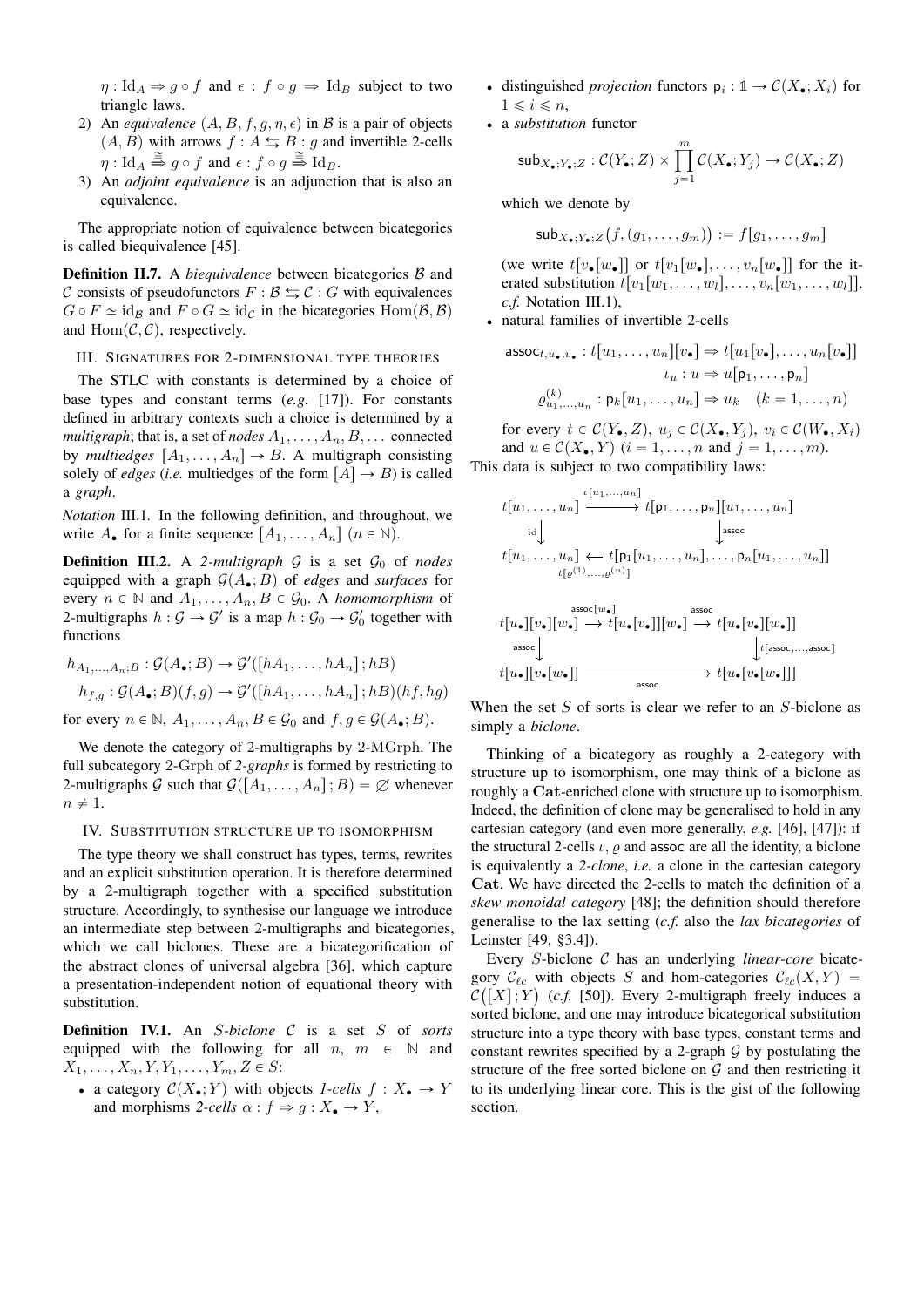| $\frac{}{x_1: A_1, \ldots, x_n: A_n \vdash x_k: A_k}$ var $(1 \le k \le n)$ $\frac{(c \in \mathcal{G}(A_1, \ldots, A_n; B))}{x_1: A_1, \ldots, x_n: A_n \vdash c(x_1, \ldots, x_n): B}$ const                                                                                                                                                                                                                                                                                         |  |  |
|---------------------------------------------------------------------------------------------------------------------------------------------------------------------------------------------------------------------------------------------------------------------------------------------------------------------------------------------------------------------------------------------------------------------------------------------------------------------------------------|--|--|
| $\frac{x_1:A_1,\ldots,x_n:A_n\vdash t:B\qquad (\Delta\vdash u_i:A_i)_{i=1,\ldots,n}}{\Delta\vdash t\{x_1\mapsto u_1,\ldots,x_n\mapsto u_n\}:B}$ horiz-comp                                                                                                                                                                                                                                                                                                                            |  |  |
| Figure 1. Introduction rules on basic terms                                                                                                                                                                                                                                                                                                                                                                                                                                           |  |  |
| $\frac{x_1:A_1,\ldots,x_n:A_n\vdash t:B}{x_1:A_1,\ldots,x_n:A_n\vdash t:t\Rightarrow t\{x_i\mapsto x_i\}:B} \iota\text{-intro}$<br>$x_1 : A_1, \ldots, x_n : A_n \vdash \iota_*^{-1} : t\{x_i \mapsto x_i\} \Rightarrow t : B$                                                                                                                                                                                                                                                        |  |  |
| $x_1: A_1, \ldots, x_n: A_n \vdash x_k: A_k \qquad (\Delta \vdash u_i: A_i)_{i=1,\ldots,n}$<br>$\Delta \vdash \varrho_{u_1,\ldots,u_n}^{(k)}: x_k \{x_i \mapsto u_i\} \Rightarrow u_k: A_k$<br>$e^{(k)}$ -intro $(1 \leq k \leq n)$<br>$\Delta \vdash \rho_{u_1,\ldots,u_n}^{(-k)} : u_k \Rightarrow x_k \{x_i \mapsto u_i\} : A_k$                                                                                                                                                   |  |  |
| $\underbrace{y_1:B_1,\ldots,y_n:B_n\vdash t:C} (\underline{x_1:A_1,\ldots,x_m:A_m\vdash v_i:B_i})_{i=1,\ldots,n} (\Delta \vdash u_j:A_j)_{j=1,\ldots,m} \over \Delta \vdash \mathsf{assoc}_{t,v_\bullet,u_\bullet}: t\{y_i \mapsto v_i\}\{x_i \mapsto u_j\} \Rightarrow t\{y_i \mapsto v_i\{x_i \mapsto u_j\}\} : C$<br>$\Delta \vdash \mathsf{assoc}_{t,v_\bullet,u_\bullet}^{-1} : t\{y_i \mapsto v_i\{x_j \mapsto u_j\}\} \Rightarrow t\{y_i \mapsto v_i\}\{x_j \mapsto u_j\} : C$ |  |  |
| Figure 2. Introduction rules on structural rewrites                                                                                                                                                                                                                                                                                                                                                                                                                                   |  |  |
| $(\sigma \in \mathcal{G}(A_1, \ldots, A_n; B)(c, c'))$<br>$\frac{\Gamma\vdash t:A}{\Gamma\vdash \text{id}_t:t\Rightarrow t:A}$ id-intro<br>$\frac{(\sigma\in\mathcal{G}(A_1,\ldots,A_n;B)(c,c'))}{x_1:A_1,\ldots,x_n:A_n\vdash\sigma(x_1,\ldots,x_n):c(x_1,\ldots,x_n)\Rightarrow c'(x_1,\ldots,x_n):B}$ 2-const                                                                                                                                                                      |  |  |
| Figure 3. Introduction rules on basic rewrites                                                                                                                                                                                                                                                                                                                                                                                                                                        |  |  |
| $\frac{\Gamma \vdash \tau' : t' \Rightarrow t'' : A \qquad \Gamma \vdash \tau : t \Rightarrow t' : A}{\Gamma \vdash \tau' \bullet \tau : t \Rightarrow t'' : A}$ vert-comp                                                                                                                                                                                                                                                                                                            |  |  |
| $\underbrace{x_1:A_1,\ldots,x_n:A_n\vdash\tau:t\Rightarrow t':B\qquad (\Delta\vdash\sigma_i:u_i\Rightarrow u_i':A_i)_{i=1,\ldots,n}}\Delta\vdash\tau\{x_i\mapsto\sigma_i\} : \{x_i\mapsto u_i\}\Rightarrow t'\{x_i\mapsto u_i'\}:B$ horiz-comp                                                                                                                                                                                                                                        |  |  |
| Figure 4. Constructors on rewrites                                                                                                                                                                                                                                                                                                                                                                                                                                                    |  |  |

Introduction rules for  $\Lambda_{\text{ps}}^{\text{b}}$ ,  $\Lambda_{\text{ps}}^{\text{x}}$  and  $\Lambda_{\text{ps}}^{\text{x},\rightarrow}$ . For  $\Lambda_{\text{ps}}^{\text{b}}$  these rules are restricted to *unary* contexts.

### V. A TYPE THEORY FOR BICATEGORIES

We follow the tradition of 2-dimensional type theories consisting of types, terms and rewrites,  $e.g.$  [24], [25], [31], [29]. Following Hilken [25], we consider two forms of judgement. Alongside the usual  $\Gamma \vdash t : A$  to indicate 'term t has type A in context  $\Gamma$ , we write  $\Gamma \vdash \tau : t \Rightarrow t' : A$  to indicate ' $\tau$ is a rewrite from term  $t$  of type  $A$  to term  $t'$  of type  $A$ , in context  $\Gamma$ .

For now we do not want to assume our model has products so we restrict to unary contexts. Base types, constants and rewrites are therefore specified by a 2-graph  $G$ . The term introduction rules are collected in Figure 1 and the rewrite introduction rules in Figures 2–4. We denote the language thus defined by  $\Lambda_{\rm ps}^{\rm b}(\mathcal{G}).$ 

The terms are variables x, y, ..., constant terms  $c(x)$ ,  $c'(x)$ ,... and explicit substitutions  $t\{x \mapsto u\}$ . Thus for every

term  $u$  and term  $t$  with free variable  $x$  we postulate a term  $t\{x \mapsto u\}$ ; this is a formal analogue of the term  $t[u/x]$  defined by the meta-operation of capture-avoiding substitution  $(c.f. [34],$ [35]). The variable x is bound by this operation, and we work with terms up to  $\alpha$ -equivalence defined in the standard way. Instead of being typed in the empty context, constants are given by the edges of  $G$ . The restriction to unary contexts ensures the syntactic model is a bicategory, rather than a biclone. When we construct the type theory for bicategories with finite products we shall allow constants and explicit substitution to be multiary.

The grammar for rewrites is synthesised from the free biclone on G. The *structural rewrites* assoc,  $\iota$  and  $\rho$  witness the three laws of a biclone; we slightly abuse notation by simultaneously introducing these rewrites and their inverses. The *constant rewrites*  $\sigma(x)$  are specified by the surfaces of G and for every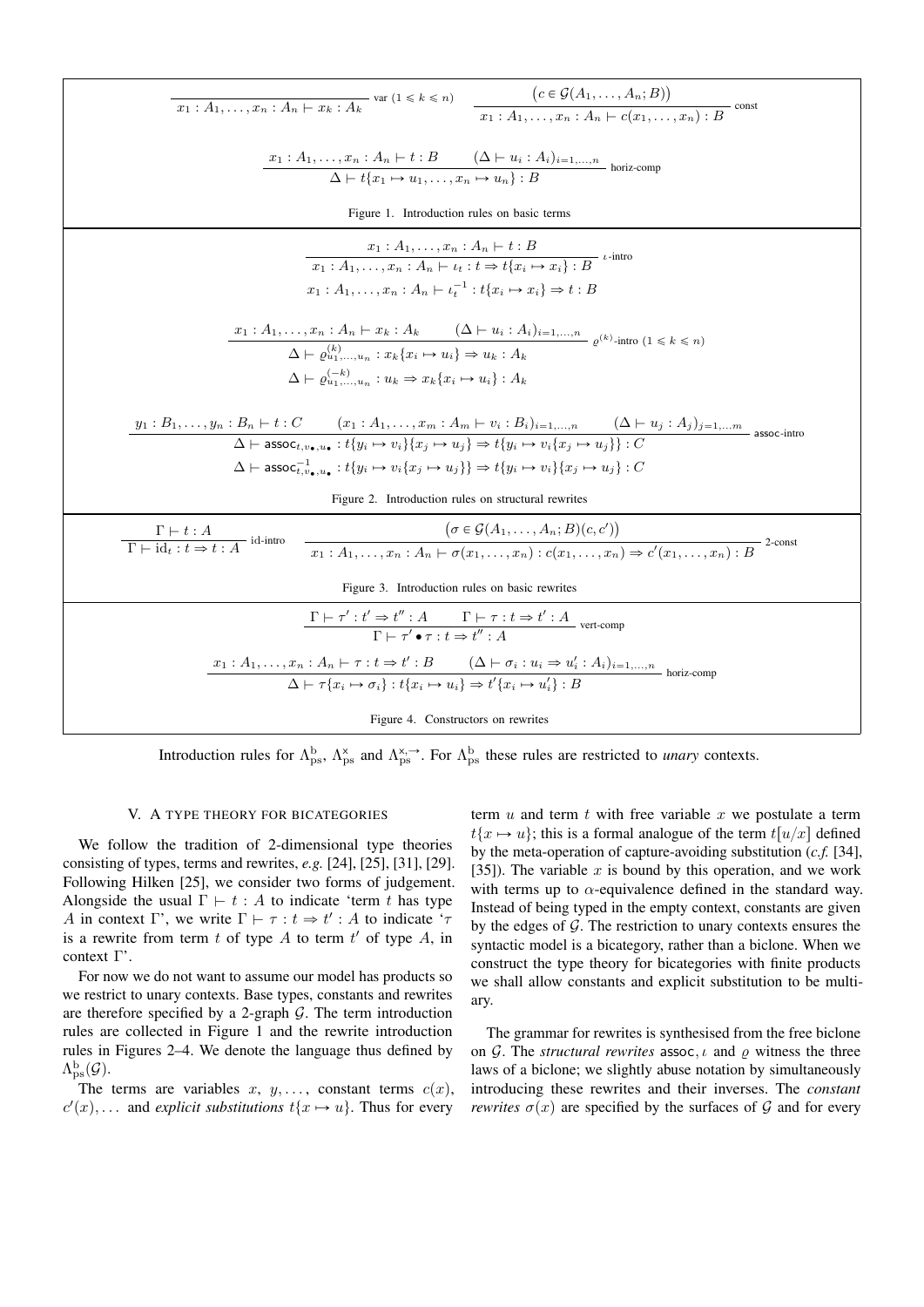term t we have an *identity rewrite*  $id_t$ . The explicit substitution operation mirrors that for terms while vertical composition is captured by a binary operation on rewrites (*c.f.* [25], [29]). We make use of the same conventions on binding and  $\alpha$ -equivalence as for terms.

*Notation* V.1*.* We adopt the following abuses of notation.

- 1) Writing  $t$  for  $id_t$  in a rewrite.
- 2) Writing  $t\{x_i \mapsto u_i\}_{i=1}^n$  or simply  $t\{x_i \mapsto u_i\}$  for  $t\{x_1 \mapsto u_1, \ldots, x_n \mapsto u_n\}$ , and similarly on rewrites.
- 3) Writing  $c\{t_1, \ldots, t_n\}$  for the explicit substitution  $c(x_1, \ldots, x_n) \{x_i \mapsto t_i\}$  for constants c, and similarly on rewrites.

The equational theory  $\equiv$  on rewrites is derived directly from the axioms of a biclone; these are collected in Figures 5–8. In this extended abstract, the rules for the invertibility of the structural rewrites and the congruence rules on  $\equiv$  are omitted.

The type theory  $\Lambda_{ps}^{b}(\mathcal{G})$  satisfies the expected wellformedness properties (*c.f.* [51, Chapter 4] for STLC). Uniqueness of typing is obtained by adding type annotations on bound variables, constants and vertical compositions; we omit this extra information for readability.

# A. The syntactic model for  $\Lambda^{\mathrm{b}}_{\mathrm{ps}}$

We construct the syntactic model for  $\Lambda_{ps}^{b}(\mathcal{G})$  and prove that it enjoys a 2-dimensional freeness universal property analogous to that of [38, §2.2.1]. Put colloquially,  $\Lambda_{ps}^{b}(\mathcal{G})$  is the internal language for bicategories with signature a 2-graph G. The bicategorical structure is induced directly from the biclone structure.

Construction V.2. *For any 2-graph* G*, define a bicategory*  $\mathcal{T}_\mathrm{ps}^\mathrm{b}(\mathcal{G})$  as follows. Objects are unary contexts  $(x : A)$ . The hom- $\stackrel{\text{c} \text{category}}{\mathcal{T}}^{\text{b}}_{\text{ps}}(\mathcal{G})\big((x : A), (y : B)\big)$  has objects  $\alpha$ -equivalence *classes of derivable terms*  $(x : A \rightarrow t : B)$  *and morphisms*  $\alpha \equiv$ -equivalence classes of rewrites  $(x : A \vdash \tau : t \Rightarrow t' : B)$ *under vertical composition. Horizontal composition is given by explicit substitution and the identity on*  $(x : A)$  *by the* var *rule*  $(x : A \vdash x : A)$ *. The structural isomorphisms* l, r *and* a *are*  $\varrho$ ,  $\iota^{-1}$  *and* assoc, *respectively.* 

Construction V.3. *For any 2-graph* G*, bicategory* B *and 2-graph homomorphism*  $h : G \rightarrow B$ *, the semantics of Figure 13 restricted to*  $\mathcal{T}_{\mathrm{ps}}^{\mathrm{b}}(\mathcal{G})$  *induces a strict pseudofunctor*  $h^{\#} : \mathcal{T}_{\text{ps}}^{\text{b}}(\mathcal{G}) \to \mathcal{B}.$ 

The universal *extension* pseudofunctor  $h^{\#}$  cannot be characterised by a strict universal property; for instance, for each type A the bicategory  $\mathcal{T}_{\text{ps}}^{\text{b}}(\mathcal{G})$  contains countably many equivalent objects  $(x : A)$  for x ranging over variables. To obtain the desired universal property, we restrict to a subbicategory in which there is a single variable name.

**Construction V.4.** Let  $S_{\text{ps}}^{\text{b}}(\mathcal{G})$  denote the bicategory with *objects unary contexts*  $(x : A)$  *for* x *a* fixed *variable and horizontal and vertical composition operations as in*  $\mathcal{T}_{\text{ps}}^{\text{b}}(\mathcal{G})$ *.* 

The bicategories  $S_{\text{ps}}^{\text{b}}(\mathcal{G})$  and  $\mathcal{T}_{\text{ps}}^{\text{b}}(\mathcal{G})$  are biequivalent, and the restricted model  $S^{\text{b}}_{\text{ps}}(\mathcal{G})$  is free on  $\mathcal{G}$  in the following sense. Theorem V.5. *Let* G *be a 2-graph. For any bicategory* B *and 2-graph homomorphism*  $h : \mathcal{G} \rightarrow \mathcal{B}$ *, there exists a unique strict*  $pseudofunctor\,\, h^{\#}\,:\mathcal{S}_{\rm ps}^{\rm b}(\mathcal{G})\rightarrow \mathcal{B}$  such that  $h^{\#}\circ \iota\,=\,h,$  for  $\iota : \mathcal{G} \hookrightarrow \mathcal{S}_{\text{ps}}^{\text{b}}(\mathcal{G})$  the inclusion.

The full model  $\mathcal{T}_{\text{ps}}^{\text{b}}(\mathcal{G})$  therefore satisfies the universal property up to biequivalence. Proving the freeness universal property in this way has the benefit of allowing us to establish uniqueness without reasoning about uniqueness of pseudonatural transformations or modifications. It follows that  $\Lambda_{\text{ps}}^{\text{b}}$  is an internal language for bicategories. By Example II.3, restricting to a single base type gives rise to an internal language for monoidal categories.

The argument in this section applies with only minor adjustments to biclones. Thus, allowing  $\Lambda_{\rm ps}^{\rm b}(\mathcal{G})$  to have contexts with fixed variables over a 2-multigraph  $G$  gives rise to the free biclone on  $G$  in the sense of Theorem V.5. This relies on a straightforward generalisation of the notions of pseudofunctor, transformation and modification. Details will be given elsewhere.

### VI. FP-BICATEGORIES

We recall the notion of bicategory with finite products, defined as a bilimit [12]. To avoid confusion with the 'cartesian bicategories' of Carboni and Walters [52], [53], we use the term *fp-bicategories*. fp-Bicategories are the objects of a tricategory fp-Bicat.

It is convenient to work directly with *n*-ary products  $(n \in \mathbb{N})$ . This reduces the need to deal with the equivalent objects given by rebracketing binary products. For bicategories  $B_1, \ldots, B_n$ by rebracketing binary products. For bicategories  $B_1, \ldots, B_n$ <br>the *product bicategory*  $\prod_{i=1}^n \mathcal{B}_i$  has objects  $(B_1, \ldots, B_n)$  $\sum_{i=1}^{n} ob(\mathcal{B}_i)$  and structure given pointwise. An *fp-bicategory* is therefore a bicategory  $B$  equipped with a right biadjoint to the diagonal pseudofunctor  $\Delta_n : \mathcal{B} \to \mathcal{B}^{\times n} : B \mapsto (B, \dots, B)$ for each  $n \in \mathbb{N}$ . This unwinds to the following definition.

**Definition VI.1.** An *fp-bicategory* is a bicategory *B* equipped with the following data for every  $n \in \mathbb{N}$  and  $A_1, \ldots, A_n \in \mathcal{B}$ :

- In the following data for every  $n \in \mathbb{N}$ <br>1) a *product* object  $\prod_n (A_1, \ldots, A_n)$ ,  $\cdot$
- 2) *projection* 1-cells  $\pi_k$  :  $A_n(A_1,\ldots,A_n) \rightarrow A_k$  for  $1 \leq k \leq n$ .
- 3) for every  $X \in \mathcal{B}$  an adjoint equivalence

$$
\mathcal{B}(X,\prod_n(A_1,\ldots,A_n)) \perp \prod_{i=1}^{(\pi_1\circ\cdots,\pi_n\circ\cdots)} \mathcal{B}(X,A_i)
$$
 (1)

We call the right adjoint  $\langle -, \ldots, = \rangle$  the *n-ary tupling*.

*Remark* VI.2*.* One obtains a *lax* n-ary product structure by merely asking for an adjunction in diagram (1).

*Example* VI.3. Every small fp-bicategory  $(\mathcal{B}, \Pi_n(-))$  defines an  $ob(\mathcal{B})$ -biclone  $\mathcal{B}_{c\ell}$  by setting  $\mathcal{B}_{c\ell}([X_1, \ldots, X_n] ; Y)$  to be an  $ob(B)$ -biclone  $\mathcal{B}_{c\ell}$  by<br> $\mathcal{B}(\prod_n(X_1,\ldots,X_n), Y)$ .

*Notation* VI.4*.*

If the Wildman vi.4.<br>
1) We write  $A_1 \times \cdots \times A_n$  or  $\prod_{i=1}^n A_i$  for  $\prod_n (A_1, \ldots, A_n)$ We write  $A_1 \times \cdots \times A_n$  or  $\prod_{i=1}^n A_i$  for  $\prod_n \binom{n}{i}$ <br>and denote the terminal object  $\prod_0 \binom{n}{i}$  by 1.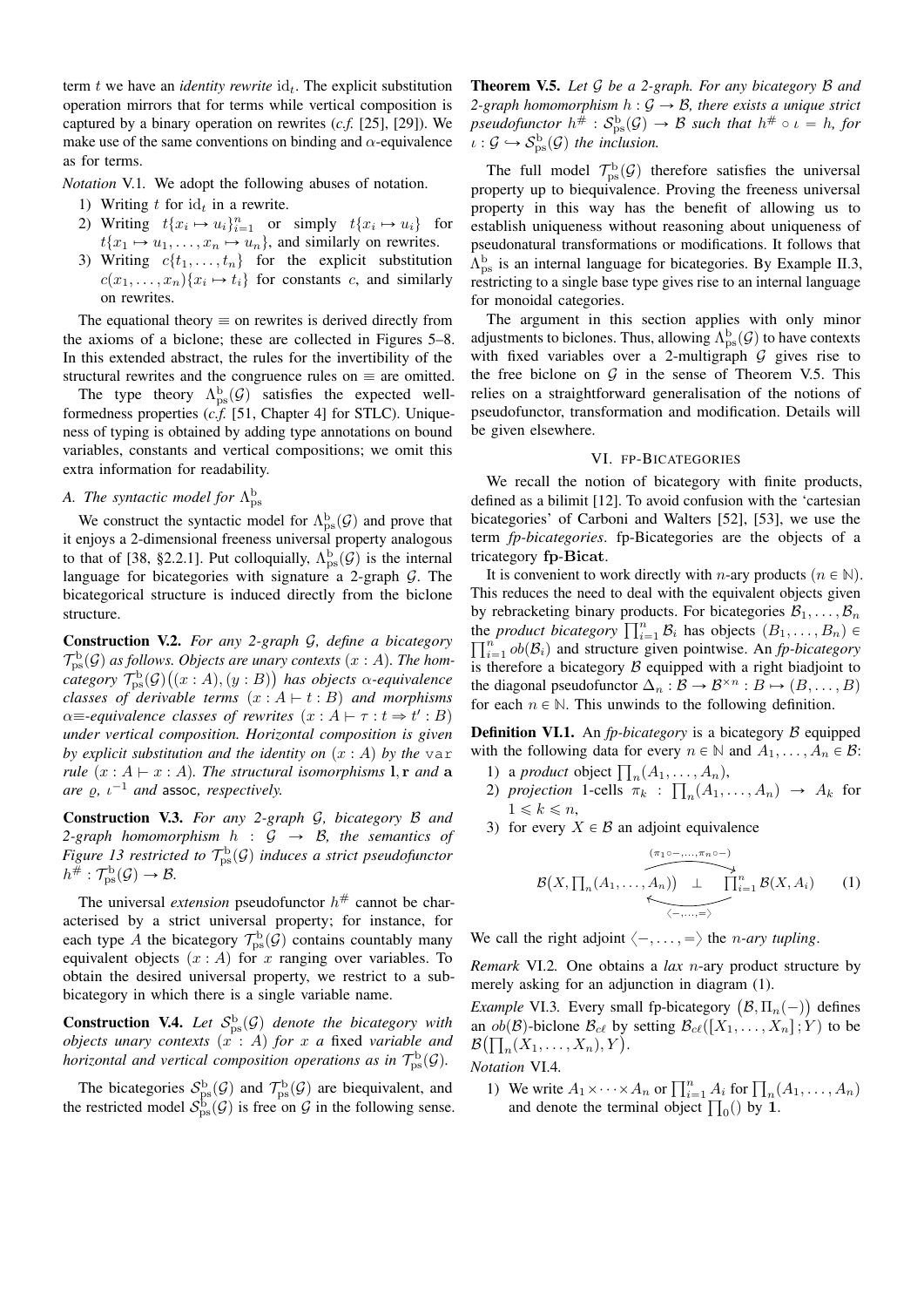| $\frac{\Gamma\vdash \tau : t\Rightarrow t': A}{\Gamma\vdash \tau \bullet \mathsf{id}_t \equiv \tau : t\Rightarrow t': A} \bullet \text{-right-unit} \qquad \frac{\Gamma\vdash \tau : t\Rightarrow t': A}{\Gamma\vdash \tau \equiv \mathsf{id}_{t'} \bullet \tau : t\Rightarrow t': A} \bullet \text{-left-unit}$                                                                                                                                                                                                               |  |  |
|--------------------------------------------------------------------------------------------------------------------------------------------------------------------------------------------------------------------------------------------------------------------------------------------------------------------------------------------------------------------------------------------------------------------------------------------------------------------------------------------------------------------------------|--|--|
| $\frac{\Gamma\vdash \tau'' : t'' \Rightarrow t''' : A \qquad \Gamma\vdash \tau' : t' \Rightarrow t'' : A \qquad \Gamma\vdash \tau : t \Rightarrow t' : A}{\Gamma\vdash (\tau''\bullet\tau')\bullet\tau\equiv \tau''\bullet(\tau'\bullet\tau) : t \Rightarrow t'' : A} \n\text{ -assoc}$                                                                                                                                                                                                                                        |  |  |
| Figure 5. Categorical structure of vertical composition                                                                                                                                                                                                                                                                                                                                                                                                                                                                        |  |  |
| $x_1 : A_1, \ldots, x_n : A_n \vdash t : B \qquad (\Delta \vdash u_i : A_i)_{i=1,\ldots,n}$<br>$\Delta \vdash \mathrm{id}_t \{x_i \mapsto u_i\} \equiv \mathrm{id}_{t\{x_i \mapsto u_i\}} : t\{x_i \mapsto u_i\} \Rightarrow t\{x_i \mapsto u_i\} : B$ id-preservation                                                                                                                                                                                                                                                         |  |  |
| $x_1: A_1, \ldots, x_n: A_n \vdash \tau : t \Rightarrow t': B$ $(\Delta \vdash \sigma_i : u_i \Rightarrow u'_i: A_i)_{i=1,\ldots,n}$<br>$x_1: A_1, \ldots, x_n: A_n \vdash \tau': t' \Rightarrow t'': B \qquad (\Delta \vdash \sigma'_i: u'_i \Rightarrow u''_i: A_i)_{i=1,\ldots,n}$<br>$\Delta \vdash \tau'\{x_i \mapsto \sigma'_i\} \bullet \tau\{x_i \mapsto \sigma_i\} \equiv (\tau' \bullet \tau)\{x_i \mapsto \sigma'_i \bullet \sigma_i\} : t\{x_i \mapsto u_i\} \Rightarrow t''\{x_i \mapsto u''_i\} : B$ interchange |  |  |
| Figure 6. Preservation rules                                                                                                                                                                                                                                                                                                                                                                                                                                                                                                   |  |  |
| $(\Delta \vdash \sigma_i : u_i \Rightarrow u'_i : A_i)_{i=1,,n}$<br>$\Delta \vdash \varrho_{u'_1,,u'_n}^{(k)} \bullet x_k \{x_i \mapsto \sigma_i\} \equiv \sigma_k \bullet \varrho_{u_1,,u_n}^{(k)} : x_k \{x_i \mapsto u_i\} \Rightarrow u'_k : A_k \tag{1 \leq k \leq n}$                                                                                                                                                                                                                                                    |  |  |
| $x_1:A_1,\ldots,x_n:A_n\vdash \tau:t\Rightarrow t':B$                                                                                                                                                                                                                                                                                                                                                                                                                                                                          |  |  |
| $x_1: A_1, \ldots, x_n: A_n \vdash \iota_{t'} \bullet \tau \equiv \tau \{x_i \mapsto x_i\} \bullet \iota_t: t \Rightarrow t' \{x_i \mapsto x_i\}: B$                                                                                                                                                                                                                                                                                                                                                                           |  |  |
|                                                                                                                                                                                                                                                                                                                                                                                                                                                                                                                                |  |  |
| $\underbrace{y_1: B_1, \ldots, y_n: B_n \vdash \tau : t \Rightarrow t': C \qquad (x_1: A_1, \ldots, x_m: A_m \vdash \sigma_i : v_i \Rightarrow v_i': B_i)_{i=1, \ldots, n} \qquad (\Delta \vdash \mu_j : u_j \Rightarrow u_j': A_j)_{j=1, \ldots, m}}_{\Delta \vdash \; \text{assoc}_{t', v_{\bullet}, u_{\bullet}} \bullet \; \tau \{y_i \mapsto \sigma_i\} \{x_j \mapsto \mu_j\} \equiv \tau \{y_i \mapsto \sigma_i\{x_j \mapsto \mu_j\}\} \bullet \mathsf{assoc}_{t, v_{\bullet}, u_{\bullet}} : t \$                       |  |  |
| Figure 7. Naturality rules on structural rewrites                                                                                                                                                                                                                                                                                                                                                                                                                                                                              |  |  |
| $x_1 : A_1, \ldots, x_n : A_n \vdash t : B$ $(\Delta \vdash u_i : A_i)_{i=1,\ldots,n}$                                                                                                                                                                                                                                                                                                                                                                                                                                         |  |  |
| $\Delta \vdash t\{x_i \mapsto \varrho_{u_\bullet}^{(i)}\}\bullet \mathsf{assoc}_{t,x_\bullet,u_\bullet}\bullet \iota_t\{x_i \mapsto u_i\} \equiv \mathrm{id}_{t\{x_i \mapsto u_i\}}: t\{x_i \mapsto u_i\} \Rightarrow t\{x_i \mapsto u_i\}: B$                                                                                                                                                                                                                                                                                 |  |  |
|                                                                                                                                                                                                                                                                                                                                                                                                                                                                                                                                |  |  |
| $z_1: C_1, \ldots, z_l: C_l \vdash t: D$ $(x_1: A_1, \ldots, x_m: A_m \vdash v_i: B_i)_{i=1,\ldots,n}$                                                                                                                                                                                                                                                                                                                                                                                                                         |  |  |
| $(y_1 : B_1, \ldots, y_n : B_n \vdash w_j : C_k)_{k=1,\ldots,l} \frac{(\Delta \vdash u_j : A_j)_{j=1,\ldots,m}}{\Delta \vdash t \{z_k \mapsto \mathsf{assoc}_{w_k, v_{\bullet}, u_{\bullet}}\} \bullet \mathsf{assoc}_{t, w_{\bullet}}\{y_j \mapsto v_j\}, u_{\bullet} \bullet \mathsf{assoc}_{t, w_{\bullet}, v_{\bullet}}\{x_j \mapsto u_j\}} \equiv \mathsf{assoc}_{t, w_{\bullet}, v_{\bullet}}\{x_j \mapsto u_i\} \bullet \mathsf{assoc}_{t\{z_k \mapsto w_k\}, v_{\bullet}, u_{\bullet}}$                                |  |  |
| $:t\{z_k \mapsto w_k\}\{y_i \mapsto v_i\}\{x_j \mapsto u_j\} \Rightarrow t\{z_k \mapsto w_k\{y_i \mapsto v_i\{x_j \mapsto u_j\}\}\} : D$                                                                                                                                                                                                                                                                                                                                                                                       |  |  |
| Figure 8. Biclone laws                                                                                                                                                                                                                                                                                                                                                                                                                                                                                                         |  |  |

Equational theory for structural rewrites in  $\Lambda_{\rm ps}^{\rm b}$ ,  $\Lambda_{\rm ps}^{\rm x}$  and  $\Lambda_{\rm ps}^{\rm x, \rightarrow}$ . For  $\Lambda_{\rm ps}^{\rm b}$  the rules are restricted to unary contexts.

2) We write  $\langle f_i \rangle_{i=1,...,n}$  or simply  $\langle f_{\bullet} \rangle$  for the *n*-ary tupling  $\langle f_1,\ldots,f_n\rangle$ .

There are different ways of specifying the adjoint equivalence  $(1)$  (see e.g.  $[41,$  Chapter IV]). One option is to specify an invertible unit and counit subject to naturality and triangle laws. This matches the  $\eta$ -expansion and  $\beta$ -reduction rules of STLC (*c.f.* [24], [26], [27], [29]), but in the pseudo or lax settings requires a cumbersome proliferation of introduction rules. Instead, we characterise the counit  $\varpi = (\varpi^{(1)}, \ldots, \varpi^{(n)})$  as a universal arrow. Thus, for any finite family of 1-cells  $(t_i : X \to A_i)_{i=1,...,n}$ <br>we require a 1-cell  $\langle t_1,...,t_n \rangle : X \to \prod_n (A_1,...,A_n)$ <br>and a family of 2-cells  $(\varpi_{t_1,...,t_n}^{(k)} : \pi_k \circ \langle t_{\bullet} \rangle \Rightarrow t_k)_{k=1,...,n}$ 

universal in the sense that for any family of 2-cells  $(\alpha_i : \pi_i \circ u \Rightarrow t_i : \Gamma \to A_i)_{i=1,...,n}$  there exists a unique 2-cell  $\mathsf{p}^{\dagger}(\alpha_1, ..., \alpha_n) : u \Rightarrow \langle t_{\bullet} \rangle : \Gamma \to \prod_{i=1}^n A_i$  such that

$$
\varpi_{t_1,\ldots,t_n}^{(k)} \bullet (\pi_k \circ \mathsf{p}^{\dagger}(\alpha_1,\ldots,\alpha_n)) = \alpha_k : \pi_k \circ u \Rightarrow t_k
$$

for  $k = 1, \ldots, n$ .

*Example VI.5.* In any bicategory, unary-product structure may be chosen to be canonically given as follows:  $\Pi_1(A) = A$ ,  $\pi_1^A = \text{Id}_A, \langle t \rangle = t$  and  $\varpi_t = \mathbf{I}_t : \text{Id} \circ t \Rightarrow t$ .

Remark VI.6. As it is well-known, product structure is unique up to equivalence. Given adjoint equivalences  $(g: C \rightharpoonup \prod_{i=1}^n B_i : h)$  and  $(e_i: B_i \rightharpoonup A_i : f_i)_{i=1,...,n}$  in a bi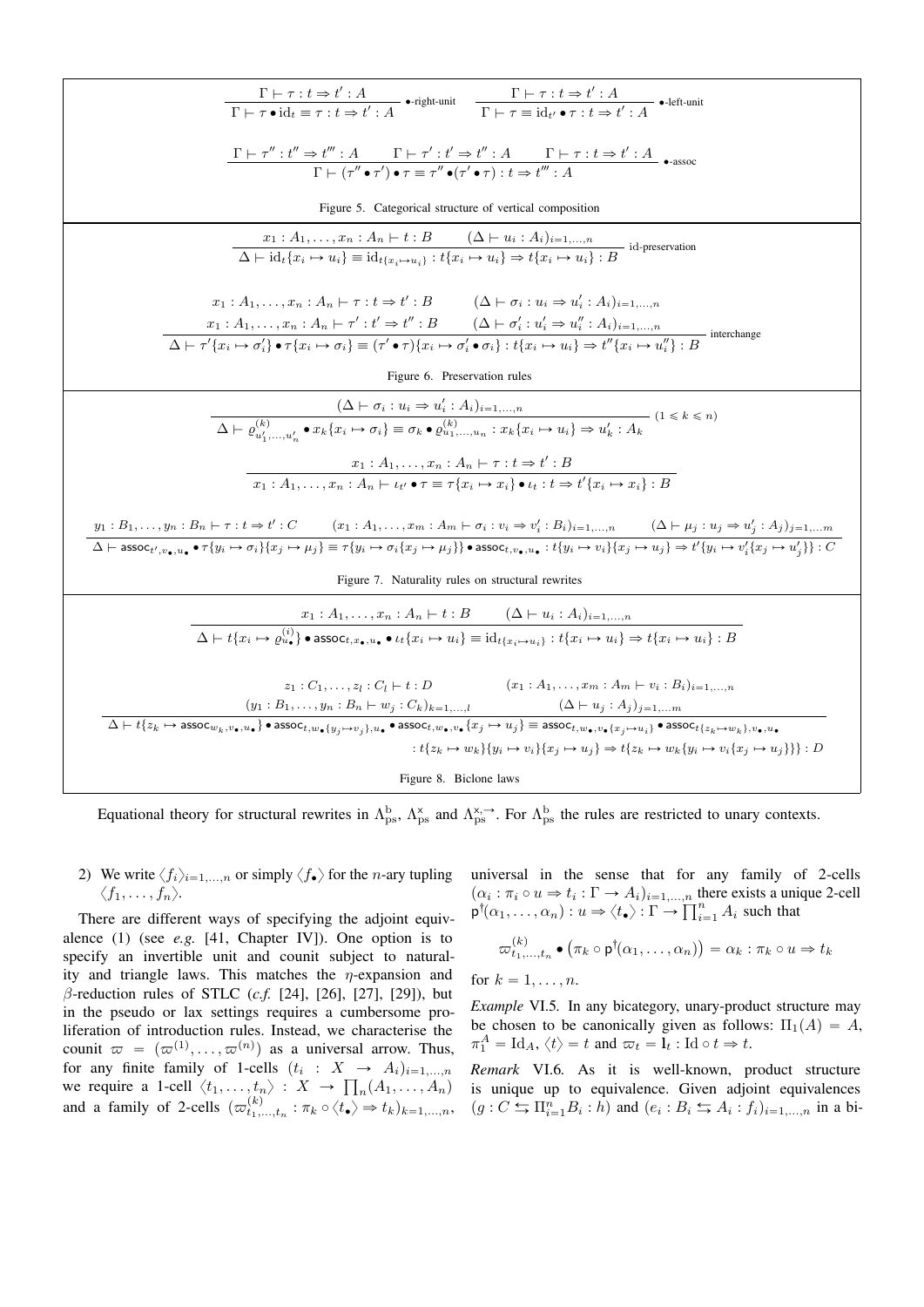category  $\beta$ , the composite

$$
\mathcal{B}(X,C) \longleftrightarrow \begin{matrix} (\pi_1 \circ \cdots, \pi_n \circ \neg) \\ \mathcal{B}(X,\prod_{i=1}^n B_i) & \bigsqcup_{i=1}^n \mathcal{B}(X,B_i) \\ \hline \langle \neg \cdots, \neg \rangle & \wedge \\ \mathcal{B}(X,C) & \cdots \end{matrix} \xrightarrow{\Pi_{i=1}^n B(X,B_i)} \begin{matrix} \Pi_{i=1}^n(e_i \circ \neg) \\ \hline \vdots \\ \Pi_{i=1}^n B(X,A_i) \end{matrix}
$$

yields an adjoint equivalence

$$
\mathcal{B}(X,C) \downarrow \bigcap_{h \triangleleft f_1 \circ \cdots, f_n \circ \cdots \circ f_n \circ \cdots \circ f_n \circ \cdots \circ f_n \circ \cdots \circ f_n \circ \cdots \circ f_n \circ \cdots \circ f_n \circ \cdots \circ f_n \circ \cdots \circ f_n \circ \cdots \circ f_n \circ \cdots \circ f_n \circ \cdots \circ f_n \circ \cdots \circ f_n \circ \cdots \circ f_n \circ \cdots \circ f_n \circ \cdots \circ f_n \circ \cdots \circ f_n \circ \cdots \circ f_n \circ \cdots \circ f_n \circ \cdots \circ f_n \circ \cdots \circ f_n \circ \cdots \circ f_n \circ \cdots \circ f_n \circ \cdots \circ f_n \circ \cdots \circ f_n \circ \cdots \circ f_n \circ \cdots \circ f_n \circ \cdots \circ f_n \circ \cdots \circ f_n \circ \cdots \circ f_n \circ \cdots \circ f_n \circ \cdots \circ f_n \circ \cdots \circ f_n \circ \cdots \circ f_n \circ \cdots \circ f_n \circ \cdots \circ f_n \circ \cdots \circ f_n \circ \cdots \circ f_n \circ \cdots \circ f_n \circ \cdots \circ f_n \circ \cdots \circ f_n \circ \cdots \circ f_n \circ \cdots \circ f_n \circ \cdots \circ f_n \circ \cdots \circ f_n \circ \cdots \circ f_n \circ \cdots \circ f_n \circ \cdots \circ f_n \circ \cdots \circ f_n \circ \cdots \circ f_n \circ \cdots \circ f_n \circ \cdots \circ f_n \circ \cdots \circ f_n \circ \cdots \circ f_n \circ \cdots \circ f_n \circ \cdots \circ f_n \circ \cdots \circ f_n \circ \cdots \circ f_n \circ \cdots \circ f_n \circ \cdots \circ f_n \circ \cdots \circ f_n \circ \cdots \circ f_n \circ \cdots \circ f_n \circ \cdots \circ f_n \circ \cdots \circ f_n \circ \cdots \circ f_n \circ \cdots \circ f_n \circ \cdots \circ f_n \circ \cdots \circ f_n \circ \cdots \circ f_n \circ \cdots \circ f_n \circ \cdots \circ f_n \circ \cdots \circ f_n \circ \cdots \circ f_n \circ \cdots \circ f_n \circ \cdots \circ f_n \circ \cdots \circ f_n \circ \cdots \circ f_n \circ \cdots \circ f_n \circ \cdots \circ f_n \circ \cdots \circ f_n \circ \cdots \circ f_n
$$

presenting C as the product of  $A_1, \ldots, A_n$ .

**Definition VI.7.** An  $fp$ -pseudofunctor  $(F, k^x)$  between **Definition** VI.7. An *fp-pseudofunctor*  $(F, k^x)$  between fp-bicategories  $(B, \Pi_n(-))$  and  $(C, \Pi_n(-))$  is a pseudofunctor  $F : \mathcal{B} \to \mathcal{C}$  equipped with adjoint equivalences

$$
(F\left(\prod_{i=1}^n A_i\right), \prod_{i=1}^n F(A_i), \langle F\pi_1, \ldots, F\pi_n \rangle, k_{A_1,\ldots,A_n}^{\times}\right)
$$

for every  $n \in \mathbb{N}$  and  $A_1, \ldots, A_n \in \mathcal{B}$ . We call  $(F, k^*)$  *strict* if F is strict and satisfies

$$
F(\Pi_n(A_1, \ldots, A_n)) = \Pi_n(FA_1, \ldots, FA_n)
$$
  
\n
$$
F(\pi_i^{A_1, \ldots, A_n}) = \pi_i^{FA_1, \ldots, FA_n}
$$
  
\n
$$
F\langle t_1, \ldots, t_n \rangle = \langle Ft_1, \ldots, Ft_n \rangle
$$
  
\n
$$
F\varpi_{t_1, \ldots, t_n}^{(i)} = \varpi_{Ft_1, \ldots, Ft_n}^{(i)}
$$
  
\n
$$
k_{A_1, \ldots, A_n}^{\times} = \mathrm{Id}_{\Pi_n(FA_1, \ldots, FA_n)}
$$

and the adjoint equivalences are canonically induced by the 2-cells  $p^{\dagger}(\mathbf{r}_{\pi_1},...,\mathbf{r}_{\pi_n}) : \text{Id} \stackrel{\cong}{\Rightarrow} \langle \pi_1,...,\pi_n \rangle.$ 

Thus, a strict fp-pseudofunctor strictly preserves both (global) biuniversal arrows and (local) universal arrows.

### VII. A TYPE THEORY FOR FP-BICATEGORIES

We extend the basic language  $\Lambda_{ps}^{b}$  to a type theory  $\Lambda_{ps}^{x}$  with finite products. The addition of products enables us to use arbitrary contexts, defined as finite lists of variable-andtype pairs in which variable names must not be repeated. The underlying signature is therefore a 2-multigraph and the bicategorical structure of  $\Lambda_{\text{ps}}^{\text{b}}$  is extended to a biclone.

The additional structure required for products is synthesised directly from the cases in Definition VI.1. These additional rules are collected in Figures 9–11. As for  $\Lambda_{ps}^{b}$ , we work up to  $\alpha$ -equivalence of terms and rewrites. The well-formedness properties of  $\Lambda_{\text{ps}}^{\text{b}}$  extend to  $\Lambda_{\text{ps}}^{\text{x}}$ .

For every  $n \in \mathbb{N}$  and types  $A_1, \ldots, A_n$  we introduce a For every  $n \in \mathbb{N}$  and types  $A_1, \ldots, A_n$  we introduce a product type  $\prod_n (A_1, \ldots, A_n)$ ; the case  $n = 0$  yields the unit type 1. We fix a set of base types  $S$  and let the set of types  $T_0(S)$  be generated by the grammar

$$
A_1, \ldots, A_n \quad ::= \quad X \in S
$$

$$
\mid \quad \prod_n (A_1, \ldots, A_n) \qquad (n \in \mathbb{N})
$$

On top of this, we fix a 2-multigraph G with  $\mathcal{G}_0 = T_0(S)$ .

We generally abuse notation by adopting the conventions of Notation VI.4(1). For the biuniversal arrows we introduce

distinguished constants  $\pi_k(p)$  :  $A_k$  ( $k = 1, \ldots, n$ ) for every distinguished constants  $\pi_k(p)$ :  $A_k$  ( $k = 1, ..., n$ ) for every context  $(p: \prod_n(A_1, ..., A_n))$ . As for adjunction (1), we postulate an operator  $\text{tup}(-, \ldots, =)$ , a family of rewrites

$$
\varpi_{t_1,...,t_n} = (\varpi_{t_1,...,t_n}^{(k)} : \pi_k \{ \text{tup}(t_1,...,t_n) \} \Rightarrow t_k)_{k=1,...,n}
$$

(recall Notation V.1(3)) for every family of derivable terms  $(\Gamma \vdash t_i : A_i)_{i=1,...,n}$ , and provide a natural bijective correspondence between rewrites as follows:

$$
\frac{\alpha_i : \pi_i\{u\} \Rightarrow t_i \quad (i = 1, \dots, n)}{\mathsf{p}^\dagger(\alpha_1, \dots, \alpha_n) : u \Rightarrow \mathsf{tup}(t_1, \dots, t_n)}\tag{2}
$$

The rules of Figure 11 achieve this by making  $\varpi$  universal: this is precisely the content of Lemma VII.2 below. These rules define *lax* products. To obtain the adjoint equivalence (1) one introduces explicit inverses for the unit and counit. In this extended abstract these are omitted.

*Remark* VII.1*.* The product structure arises from two *nested* universal transposition structures. We conjecture that a calculus for fp-*tricategories* (resp. fp- $\infty$ -categories) would have *three* (resp. a countably infinite tower of) such correspondences.

# *A. The product structure of*  $\Lambda_{\text{ps}}^{\text{x}}$

The product structure derives from the following universal property of  $\varpi$ .

**Lemma VII.2.** *If the judgements*  $(\Gamma \vdash \alpha_i : \pi_i\{u\} \Rightarrow t_i :$  $A_i)_{i=1,...,n}$  are derivable in  $\Lambda_{ps}^{\times}(\mathcal{G})$  then  $p^{\dagger}(\alpha_1,...,\alpha_n)$  :  $u \Rightarrow \text{tup}(t_1, \ldots, t_n)$  *is the unique rewrite*  $\gamma$  *(modulo* α"*-equivalence) such that the following equality is derivable for*  $k = 1, ..., n$ *:* 

$$
\Gamma \vdash \varpi_{t_1,\ldots,t_n}^{(k)} \bullet \pi_k\{\gamma\} \equiv \alpha_k : \pi_i\{u\} \Rightarrow t_k : A_k
$$

From this lemma it follows that the tup $(-, \ldots, =)$  operator extends to a functor on rewrites, and that one may define the unit of adjunction (1) by applying the universal property to the identity.

#### Definition VII.3.

- 1) For every family of derivable rewrites  $(\Gamma \vdash \tau_i :$  $t_i \Rightarrow t'_i$  :  $A_i)_{i=1,...,n}$  define tup $(\tau_1,...,\tau_n)$  :  $\tanctan(t_1, \ldots, t_n) \Rightarrow \tan(t'_1, \ldots, t'_n)$  to be the rewrite  $p^{\dagger}(\tau_1 \bullet \varpi^{(1)}_{t_1,\dots,t_n}, \dots, \tau_n \bullet \varpi^{(n)}_{t_1,\dots,t_n})$  in context  $\Gamma$ .  $,t_n$
- 2) For every derivable term  $\Gamma \vdash t$  :  $I_n(A_1,\ldots,A_n)$  define the unit  $\varsigma_t : t \Rightarrow \text{tup}(\pi_1\{t\}, \dots, \pi_n\{t\})$  to be the rewrite  $p^{\dagger}(\mathrm{id}_{\pi_1\{t\}},\ldots,\mathrm{id}_{\pi_n\{t\}})$  in context  $\Gamma$ .

Likewise, one obtains naturality and the triangle laws relating the unit  $\varsigma$  and counit  $\varpi = (\varpi^{(1)}, \dots, \varpi^{(n)})$ , thereby recovering a presentation of products in the style of [24], [25], [29]. These admissible rules are collected in Figure 12.

# *B. The syntactic model for*  $\Lambda_{ps}^{\times}$

We construct the syntactic model for  $\Lambda_{\text{ps}}^{\text{x}}$  and prove the freeness universal property establishing that it is the internal language of fp-bicategories. We begin with a model in which we allow arbitrary variables and consider all contexts. We then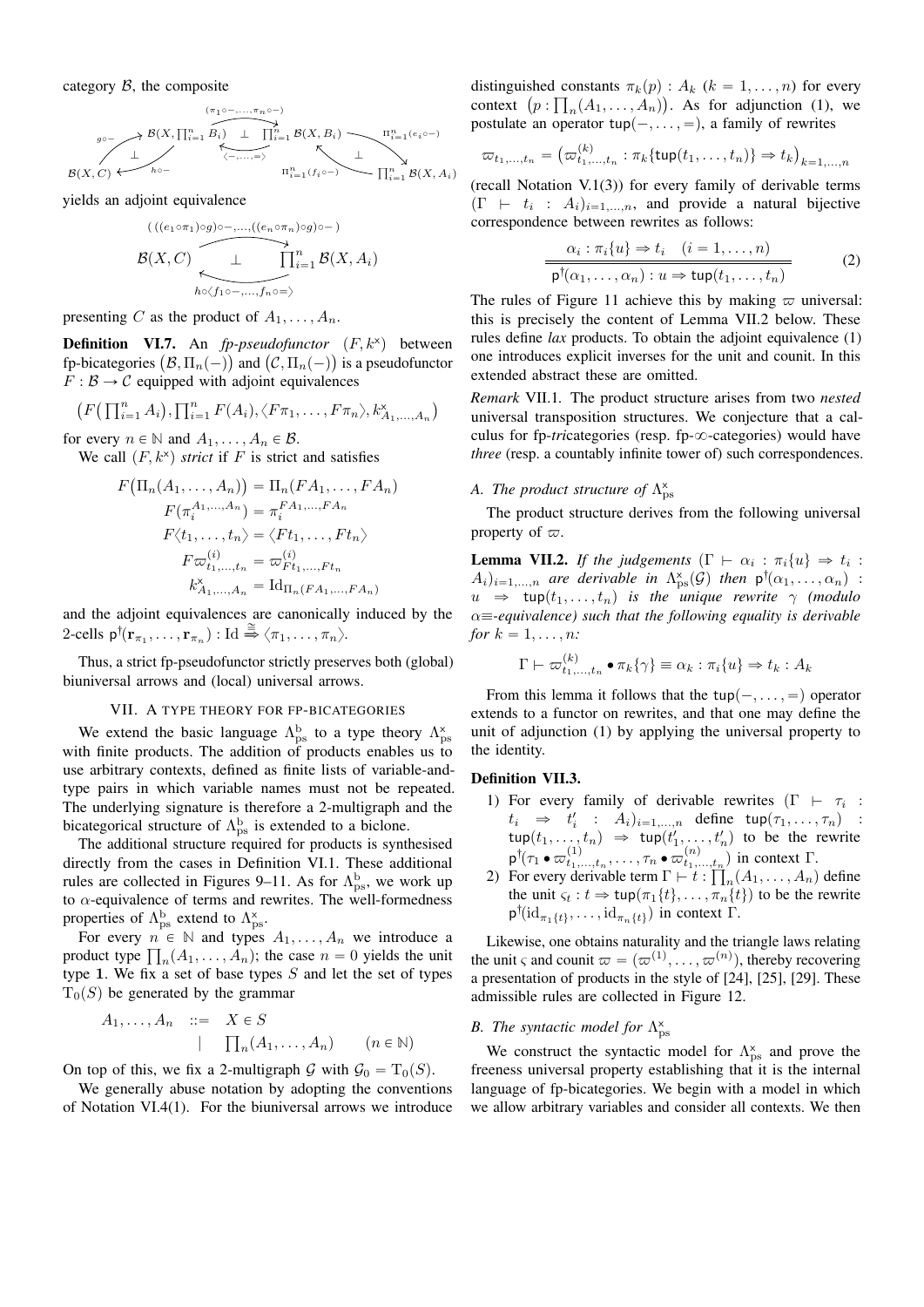| $\frac{\Gamma\vdash t_1:A_1\quad \ldots \quad \Gamma\vdash t_n:A_n}{\Gamma\vdash \textsf{tupp}(t_1,\ldots,t_n):\prod_n(A_1,\ldots,A_n)}\quad n\text{-pair}\quad \frac{}{\mathcal{p}:\prod_n(A_1,\ldots,A_n)\vdash \pi_k(p):A_k}\quad k\text{-proj }(1\leqslant k\leqslant n)}$                                                                                     |  |  |
|--------------------------------------------------------------------------------------------------------------------------------------------------------------------------------------------------------------------------------------------------------------------------------------------------------------------------------------------------------------------|--|--|
| Figure 9. Terms for product structure                                                                                                                                                                                                                                                                                                                              |  |  |
| $\Gamma \vdash t_1 : A_1 \quad \dots \quad \Gamma \vdash t_n : A_n$<br>$\Gamma \vdash \varpi_{t_1, \dots, t_n}^{(k)} : \pi_k \{ \text{tup}(t_1, \dots, t_n) \} \Rightarrow t_k : A_k$<br>$\varpi^{(k)}$ -intro $(1 \leq k \leq n)$                                                                                                                                 |  |  |
| $\Gamma \vdash u : \prod_n (A_1, \ldots, A_n)$ $\Gamma \vdash \alpha_1 : \pi_1\{u\} \Rightarrow t_1 : A_1$ $\ldots$ $\Gamma \vdash \alpha_n : \pi_n\{u\} \Rightarrow t_n : A_n$<br>$\Gamma \vdash p^{\dagger}(\alpha_1, \ldots, \alpha_n): u \Rightarrow \text{tup}(t_1, \ldots, t_n): \prod_n (A_1, \ldots, A_n)$                                                 |  |  |
| Figure 10. Rewrites for product structure                                                                                                                                                                                                                                                                                                                          |  |  |
| $\Gamma \vdash \alpha_1 : \pi_1\{u\} \Rightarrow t_1 : A_1 \quad \ldots \quad \Gamma \vdash \alpha_n : \pi_n\{u\} \Rightarrow t_n : A_n$<br>Ul $(1 \leq k \leq n)$<br>$\Gamma \vdash \alpha_k \equiv \varpi_{t_1,\ldots,t_n}^{(k)} \bullet \pi_k \{ \mathsf{p}^\dagger(\alpha_1,\ldots,\alpha_n) \} : \pi_k \{u\} \Rightarrow t_k : A_k$                           |  |  |
| $\Gamma \vdash \gamma : u \Rightarrow \text{tup}(t_1, \ldots, t_n) : \prod_n (A_1, \ldots, A_n)$<br>U <sub>2</sub><br>$\Gamma \vdash \gamma \equiv \mathsf{p}^{\dagger}(\varpi_{t_1,\ldots,t_n}^{(1)} \bullet \pi_1\{\gamma\},\ldots,\varpi_{t_1,\ldots,t_n}^{(n)} \bullet \pi_n\{\gamma\}): u \Rightarrow \mathsf{tup}(t_1,\ldots,t_n): \prod_n (A_1,\ldots,A_n)$ |  |  |
| $(\Gamma \vdash \alpha_i \equiv \alpha'_i : \pi_i\{u\} \Rightarrow t_i : A_i)_{i=1,,n}$<br>cong<br>$\Gamma \vdash p^{\dagger}(\alpha_1,\ldots,\alpha_n) \equiv p^{\dagger}(\alpha'_1,\ldots,\alpha'_n): u \Rightarrow \text{tup}(t_1,\ldots,t_n): \prod (A_1,\ldots,A_n)$                                                                                          |  |  |
| Figure 11. Universal property of $\varpi$                                                                                                                                                                                                                                                                                                                          |  |  |



restrict to unary contexts and a single named variable (c.f. Constructions V.2 and V.4) in order to obtain a strict universal property  $(c.f.$  Theorem V.5).

**Construction VII.4.** Define a bicategory  $\mathcal{T}_{\text{ps}}^{\times}(\mathcal{G})$  as follows. The objects are contexts  $\Gamma, \Delta, \ldots$  The 1-cells  $\Gamma \rightarrow (y_j : B_j)_{j=1,...,m}$  are m-tuples of  $\alpha$ -equivalence classes of terms  $(\Gamma \vdash t_j : B_j)_{j=1,...,m}$  derivable in  $\Lambda_{ps}^{\times}(\mathcal{G})$ ; the 2-cells are m-tuples of  $\alpha \equiv$ -equivalence classes of rewrites  $(\Gamma \vdash \tau : t_j \Rightarrow t'_j : B_j)_{j=1,...,m}.$ 

Vertical composition is given pointwise by the  $\bullet$  operation, and horizontal composition by explicit substitution:

$$
(t_1, \ldots, t_l), (u_1, \ldots, u_m) \mapsto (t_1\{x_i \mapsto u_i\}, \ldots, t_l\{x_i \mapsto u_i\})
$$

$$
(\tau_1, \ldots, \tau_l), (\sigma_1, \ldots, \sigma_m) \mapsto (\tau_1\{x_i \mapsto \sigma_i\}, \ldots, \tau_l\{x_i \mapsto \sigma_i\})
$$

The identity on  $\Delta = (y_j : B_j)_{j=1,...,m}$  is given by the var rule  $(\Delta \vdash y_j : B_j)_{j=1,...,m}$ . The structural isomorphisms 1, r and a are given pointwise by  $\rho$ ,  $\iota^{-1}$  and assoc, respectively.

The first step in showing that  $\mathcal{T}_{\text{ps}}^{\times}(\mathcal{G})$  is an fp-bicategory is constructing  $n$ -ary products of unary contexts. Much of the work required is contained in the admissible rules of Figure 12. For example, there is an adjoint equivalence  $\mathcal{T}_{\text{ps}}^{\text{x}}(\mathcal{G})((x:X), (p:\prod_{n}(A_1,\ldots,A_n)) \simeq$  $\prod_{i=1}^n \mathcal{T}_{\text{ps}}^{\times}(\mathcal{G})((x : X), (x_i : A_i))$  defining products of unary contexts in  $\mathcal{T}_{\text{ps}}^{\times}(\mathcal{G})$  with unit  $\varsigma$  and counit  $\varpi$ <br>  $(\varpi^{(1)},...,\varpi^{(n)}).$ 

**Lemma VII.5.** For any 2-multigraph G, the following holds in  $\mathcal{T}_{\text{ps}}^{\times}(\mathcal{G})$ .

- 1) For any  $n \in \mathbb{N}$  the *n*-ary product  $\prod_{i=1}^{n} (x_i : A_i)$  exists and is given by  $(p : \prod_{i=1}^{n} A_i)$ .
- 2) For any context  $\Gamma = (x_1 : A_1, \ldots, x_n : A_n)$  there exists an adjoint equivalence  $\Gamma \leftrightarrows (p : \prod_n (A_1, \ldots, A_n)).$

Remark VII.6. The existence of the adjoint equivalence of Lemma VII.5(2) in  $\mathcal{T}_{\text{ps}}^{\times}(\mathcal{G})$  is equivalent to the existence of a pseudo-universal multimap  $[A_1, \ldots, A_n] \to \prod_n (A_1, \ldots, A_n)$ in the biclone associated to  $\Lambda_{\text{ps}}^{\times}(\mathcal{G})$  (*c.f.* [50]).

We define products of arbitrary contexts using Remark VI.6 and the preceding lemma. Define the product of

$$
x_i^{(1)}: A_i^{(1)})_{i=1,\dots,m_1} \times \cdots \times (x_i^{(n)}: A_i^{(n)})_{i=1,\dots,m_n}
$$

to be the product  $(p_1: \prod_{i=1}^{m_1} A_i^{(1)}) \times \cdots \times (p_n: \prod_{i=1}^{m_n} A_i^{(n)})$ of unary contexts.

**Corollary VII.7.** For any 2-multigraph  $G$ , the syntactic model  $\mathcal{T}_{\text{ps}}^{\text{x}}(\mathcal{G})$  of  $\Lambda_{\text{ps}}^{\text{x}}(\mathcal{G})$  is an fp-bicategory.

 $\mathcal{T}_{\text{ns}}^{\times}(\mathcal{G})$  contains redundancy in two ways: as well as the equivalent objects given by bijectively renaming variables in contexts, every context  $(x_i : A_i)_{i=1,...,n}$  is equivalent to the context  $(p: \prod_{i=1}^n A_i)$ . To obtain a strict universal property we cut out such multiplicities (c.f. Construction V.4).

**Construction VII.8.** Let  $S_{\text{ps}}^{\times}(\mathcal{G})$  denote the bicategory with objects unary contexts  $(x : A)$  for x a fixed variable and horizontal and vertical composition operations as in  $\mathcal{T}_{\text{ns}}^{\times}(\mathcal{G})$ .

The product structure of  $\mathcal{T}_{\text{ps}}^{\times}(\mathcal{G})$  restricts to  $\mathcal{S}_{\text{ps}}^{\times}(\mathcal{G})$  and the two bicategories are equivalent as fp-bicategories. To obtain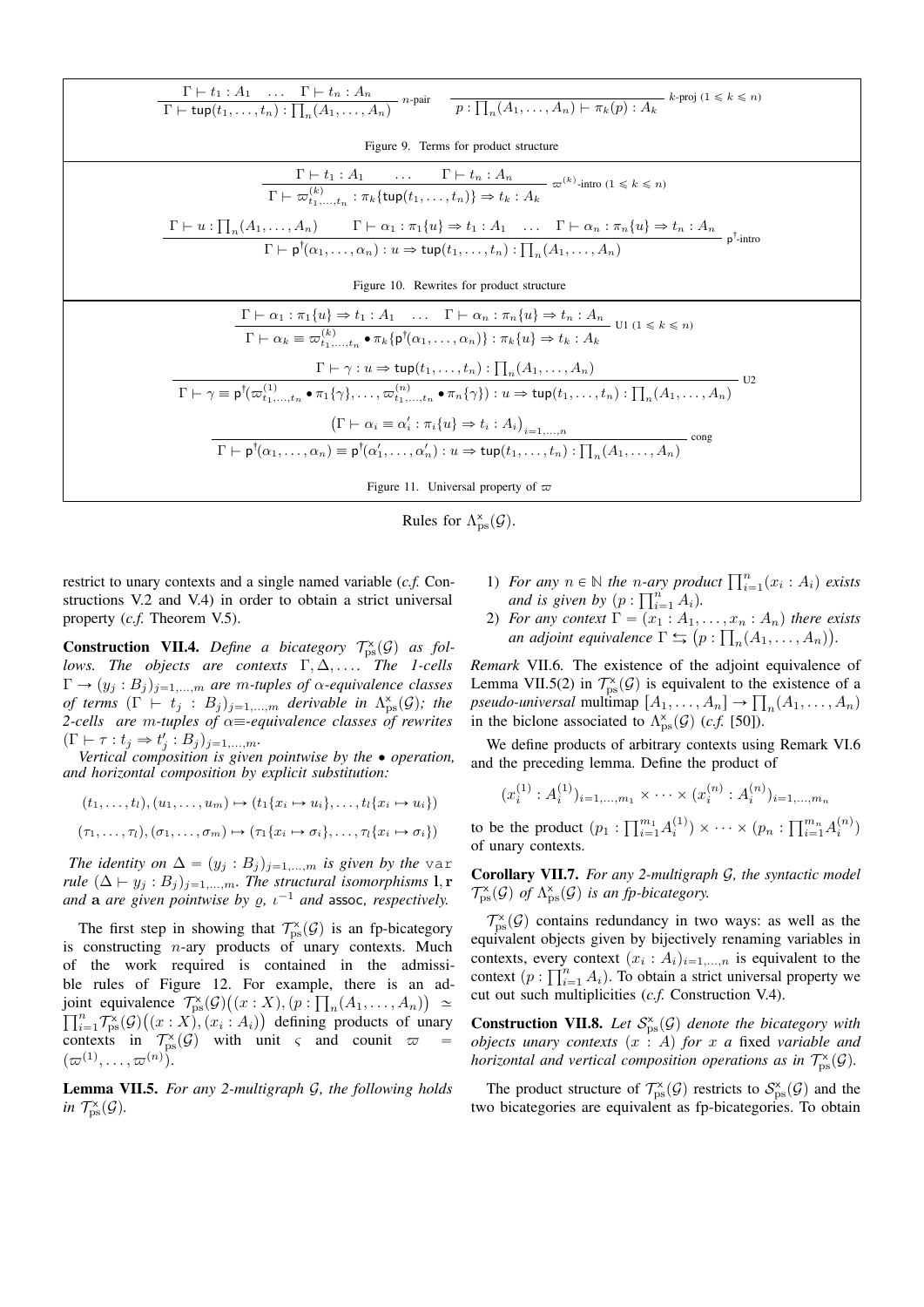$$
\frac{(\Gamma \vdash id_{t_i}: t_i \Rightarrow t_i : A_i)_{i=1,...,n}}{\Gamma \vdash \text{tup}(\text{id}_{t_1},..., \text{id}_{t_n})} \equiv \text{id}_{\text{tup}(t_1,...,t_n)} : \text{tup}(t_1,...,t_n) \Rightarrow \text{tup}(t_1,...,t_n) : \prod_n (A_1,...,A_n)
$$
\n
$$
\frac{(\Gamma \vdash \tau'_i : t'_i \Rightarrow t''_i : A_i)_{i=1,...,n}}{\Gamma \vdash \text{tup}(\tau'_1,...,\tau'_n) \bullet \text{tup}(\tau_1,...,\tau_n) \equiv \text{tup}(\tau'_1 \bullet \tau_1,...,\tau'_n \bullet \tau_n) : \text{tup}(t_1,...,t_n) \Rightarrow \text{tup}(t''_1,...,t''_n) : \prod_n (A_1,...,A_n)}
$$
\n
$$
\frac{\Gamma \vdash \sigma : u \Rightarrow u' : \prod_n (A_1,...,A_n)}{\Gamma \vdash \varsigma_{u'} \bullet \sigma \equiv \text{tup}(\pi_1 \{\sigma\},..., \pi_n \{\sigma\}) \bullet \varsigma_{u} : u \Rightarrow \text{tup}(\pi_1 \{u'\},..., \pi_n \{u'\}) : \prod_n (A_1,...,A_n)} \text{s-nat}
$$
\n
$$
\frac{(\Gamma \vdash \tau_i : t_i \Rightarrow t'_i : A_i)_{i=1,...,n}}{\Gamma \vdash \varpi_{t_1,...,t_n}^{(k)}} \bullet \pi_k \{\text{tup}(\tau_1,...,\tau_n)\} \equiv \tau_k \bullet \varpi_{t_1,...,t_n}^{(k)} : \pi_k \{\text{tup}(t_1,...,t_n)\} \Rightarrow t_k : A_k} \Rightarrow \varpi^{(k)} \text{-nat} \ (1 \le k \le n)
$$
\n
$$
\frac{\Gamma \vdash \text{tup}(t_1,...,t_n) : \prod_n (A_1,...,A_n)}{\Gamma \vdash \text{tup}(\varpi_{t_1}^{(1)},..., \varpi_{t_n}^{(n)}) \bullet \text{tup}(t_{\bullet}) \equiv \text{id}_{\text{tup}(t_{\bullet})} : \text{tup}(t_{\bullet}) \Rightarrow \text{tup}(t_{\bullet}) : \prod_n (A_1,...,A_n)} \text{triangle-law-1}
$$
\n
$$
\frac{\Gamma \vdash \tau_k \{u\} : A_k}{\Gamma \vdash \varpi_{t_
$$

$$
h[X] := h(X) \text{ for } X \text{ a base type}
$$
\n
$$
h[\prod_{n}(B_{1},...,B_{n})]] := [\prod_{i=1}^{n}h[B_{i}]]
$$
\n
$$
h[[A \Rightarrow B]] := h[[A]] \Rightarrow h[[B]
$$
\n
$$
h[[x_{1}:A_{1},...,x_{n}:A_{n}]-x_{k}:A_{n}] ] := [\prod_{i=1}^{n}h[A_{i}]] \text{ on } n\text{-ary contexts}
$$
\n
$$
h[[x_{1}:A_{1},...,x_{n}:A_{n}-c(x_{1},...,x_{n}):B] := h(c) \text{ for } c \in \mathcal{G}(A_{\bullet};B)
$$
\n
$$
h[[\Delta \vdash t(x_{i}^{A_{i}} \rightarrow u_{i})_{i=1}^{n} : B] := h[[x_{1}:A_{1},...,x_{n}:A_{n} \vdash t : B]]
$$
\n
$$
h[[\Gamma \vdash \text{tup}(t_{1},...,t_{n}): \prod_{n}(B_{1},...,B_{n})]] := \langle h[[\Gamma \vdash t_{1}:B_{1},],...,h[[\Gamma \vdash t_{n}:B_{n}]] \rangle
$$
\n
$$
h[[\Gamma \vdash \text{tup}(t_{1},...,t_{n}): \prod_{n}(B_{1},...,B_{n})]] := \langle h[[\Gamma \vdash t_{1}:B_{1},],...,h[[\Gamma \vdash t_{n}:B_{n}]] \rangle
$$
\n
$$
h[[\Gamma \vdash \lambda x.t : A \Rightarrow B]] := \forall h[[x_{1}:A \vdash t : B] \rangle
$$
\n
$$
h[[\Gamma \vdash \lambda x.t : A \Rightarrow B]] := \exists h([x_{1}:A \vdash t : B] \rangle
$$
\n
$$
h[[\Gamma \vdash \lambda x.t : A \Rightarrow B]] := \exists h([x_{1}:A \vdash t : B] \rangle
$$
\n
$$
h[[\Gamma \vdash \sigma_{t_{1}},...,x_{n}:A_{n} \vdash \sigma(x_{n}): c(x_{n}) \Rightarrow c'(x_{n}): B] = [h(\sigma) \text{ for } \sigma \in \mathcal{G}(A_{\bullet},B)(c,c')
$$
\n
$$
h[[\Gamma \vdash \sigma_{t_{1}},...,x_{n}:A_{n} \vdash \sigma(x_{n}): c(x_{n}) \Rightarrow c'(x_{n}): B] = [h(\sigma) \text{ for } \sigma \in
$$

Figure 13. Bicategorical semantics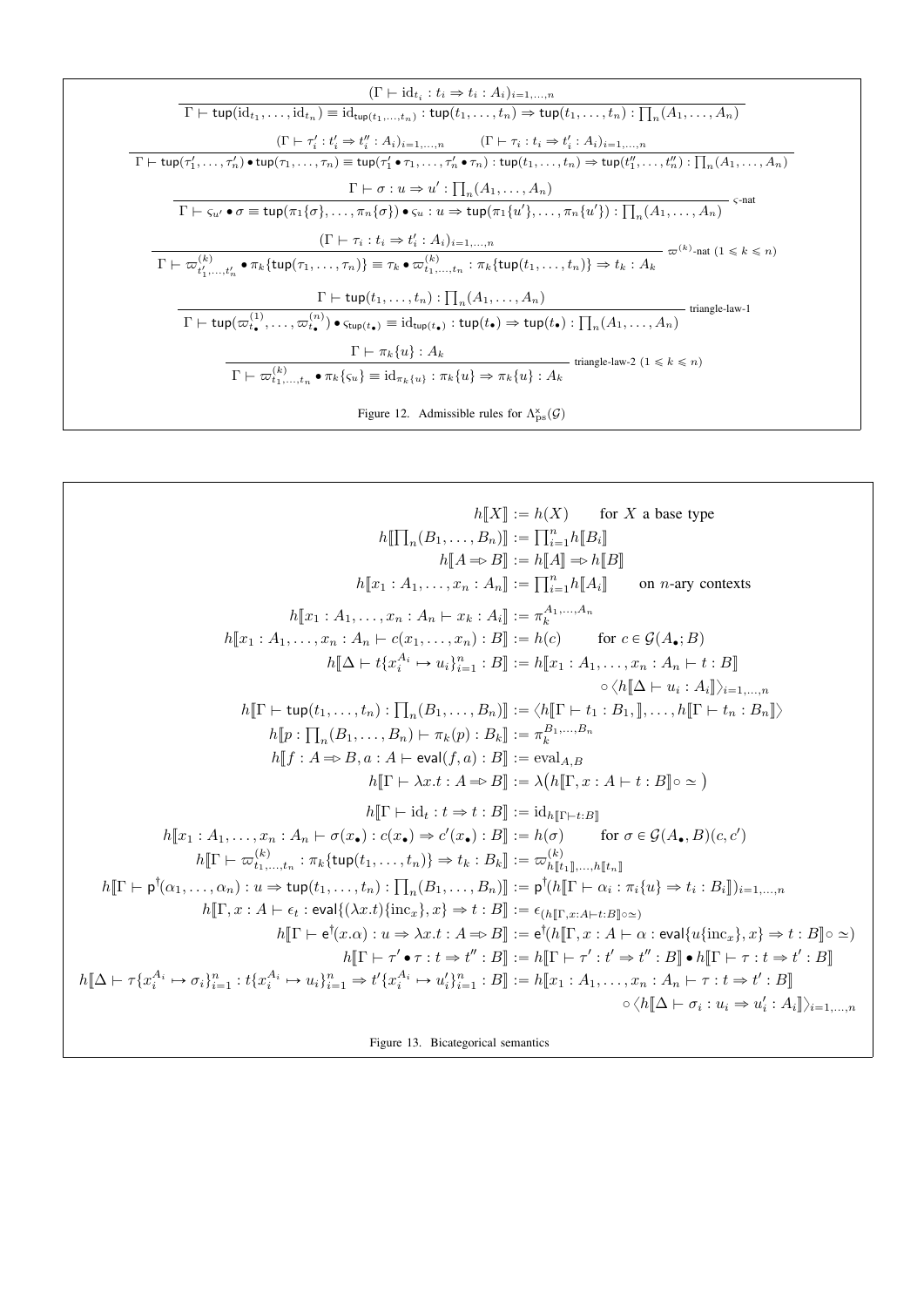the freeness universal property for  $\mathcal{T}_{\text{ps}}^{\times}(\mathcal{G})$  with respect to 2-multigraphs G, it suffices to show that  $S_{\text{ps}}^{\text{x}}(\mathcal{G})$  is the free fp-bicategory for 2-graphs  $G$ . Universal extensions are induced by the semantics in Figure 13 restricted to  $S_{\rm ps}^{\rm x}(\mathcal{G})$ .

**Theorem VII.9.** Let G be a 2-graph with  $\mathcal{G}_0 = T_0(S)$ *for a set of base types* S*. For every fp-bicategory* B and 2-graph homomorphism  $h : G \rightarrow B$  such that  $h\big(\Pi_n(A_1,\ldots,A_n)\big)$  =  $\Pi_n(hA_1,\ldots,hA_n)$ , there exists a unique strict fp-pseudofunctor  $h^\# \, : \, \mathcal{S}^{\times}_{\mathrm{ps}}(\mathcal{G}) \to \mathcal{B}$  such that  $h^{\#} \circ \iota = h$ , where  $\iota : \mathcal{G} \hookrightarrow \mathcal{S}_{\mathrm{ps}}^{\times}(\mathcal{G})$  denotes the inclusion.

### VIII. CARTESIAN CLOSED BICATEGORIES

To give a cartesian closed structure on an fp-bicategory  $\beta$ is to specify a biadjunction  $(-) \times A + (A \Rightarrow -)$  for each object  $A \in \mathcal{B}$ . Cartesian closed bicategories are the objects of a tricategory CCBicat.

Definition VIII.1. A *cartesian closed bicategory* or **Definition** VIII.1. A *cartesian closed bicategory* or *CC-bicategory* is an fp-bicategory  $(\mathcal{B}, \Pi_n(-))$  equipped with the following data for every  $A, B \in \mathcal{B}$ :

- 1) an *exponential* object  $(A \Rightarrow B)$ ,
- 2) an *evaluation* 1-cell  $eval_{A,B}: (A \Rightarrow B) \times A \rightarrow B$ ,
- 3) for every  $X \in \mathcal{B}$  an adjoint equivalence

$$
\mathcal{B}(X, A \Rightarrow B) \xrightarrow{\text{eval}_{A,B} \circ (- \times A)} \mathcal{B}(X \times A, B) \tag{3}
$$

*Remark* VIII.2*.* The uniqueness of exponentials up to equivalence manifests itself in the same way as for products. For instance, given an adjoint equivalence  $e : E \simeq (A \Rightarrow B) : f$ , the object  $E$  inherits an exponential structure by composition with *e* and *f* (*c.f.* Remark VI.6).

As for products, we choose to define the adjunction (3) by characterising its counit  $\epsilon$  as a universal arrow (*c.f.* the discussion after Notation VI.4). Thus, for every 1-cell  $t : X \times A \rightarrow B$ we require a 1-cell  $\lambda t : X \to (A \Rightarrow B)$  and a 2-cell  $\epsilon_t$ :  $eval_{A,B} \circ (\lambda t \times A) \Rightarrow t$  that is universal in the sense that for any 2-cell  $\alpha$ : eval<sub>A,B</sub>  $\circ$   $(u \times A) \Rightarrow t$  there exists a unique 2-cell  $e^{\dagger}(\alpha) : u \Rightarrow \lambda t$  such that  $\epsilon_t \bullet (\text{eval}_{A,B} \circ (e^{\dagger}(\alpha) \times A)) = \alpha$ .

Definition VIII.3. A *cartesian closed pseudofunctor* or ˘ **Definition VIII.3.** A *cartesian closed pseudofunctor*  $\mathcal{C}C$ -*pseudofunctor* between CC-bicategories  $(\mathcal{B}, \Pi_n(-), \Rightarrow)$ *CC-pseudofunctor* between CC-bicategories  $(B, \Pi_n(-), \Rightarrow)$  and  $(C, \Pi_n(-), \Rightarrow)$  is an fp-pseudofunctor  $(F, k^{\times})$  equipped with equivalences

$$
(F(A \Rightarrow B), (FA \Rightarrow FB), s_{A,B}, k_{A,B}^{\Rightarrow})
$$

for every  $A, B \in \mathcal{B}$ , where  $s_{A,B} : F(A \Rightarrow B) \rightarrow (FA \Rightarrow FB)$ is the transpose of

$$
F(\text{eval}_{A,B}) \circ k_{A \Rightarrow B,A}^{\times} : F(A \Rightarrow B) \times FA \to FB
$$

A CC-pseudofunctor  $(F, k^{\times}, k^{\rightleftharpoons})$  is *strict* if  $(F, k^{\times})$  is strict and satisfies

$$
F(A \Rightarrow B) = (FA \Rightarrow FB)
$$
  
\n
$$
F(\text{eval}_{FA,FB}) = \text{eval}_{FA,FB}
$$
  
\n
$$
F(\lambda t) = \lambda (Ft)
$$
  
\n
$$
F(\epsilon_t) = \epsilon_{Ft}
$$
  
\n
$$
k_{A,B}^{\Rightarrow} = \text{Id}_{FA} \Rightarrow FB
$$

and the adjoint equivalences are canonically induced by the 2-cells  $e^{\dagger}(\kappa)$ :  $\text{Id}_{FA \Rightarrow FB} \stackrel{\cong}{\Rightarrow} \lambda(\text{eval}_{FA,FB})$  where  $\kappa$  is the following composite of canonical 2-cells

 $eval_{FA,FB} \circ (\text{Id} \times FA) \cong \text{eval}_{FA,FB} \circ \text{Id} \cong \text{eval}_{FA,FB}$ 

### IX. A TYPE THEORY FOR CARTESIAN CLOSED BICATEGORIES

We extend  $\Lambda_{\text{ps}}^{\text{x}}$  to the full language  $\Lambda_{\text{ps}}^{\text{x},\rightarrow}$  by synthesising the additional rules from the cases of Definition VIII.1; these rules are Figures 14–16.

We extend the grammar for types with an arrow type former  $(-) \Rightarrow (-)$ . We henceforth fix a set of base types S, let  $T(S)$ denote the set of all types over  $S$ , and consider 2-multigraphs  $G$ with set of nodes  $\mathcal{G}_0 = T(S)$ .

We postulate a constant eval $(f, x)$  for every context  $(f : A \Rightarrow B, x : A)$ ; the usual application operation becomes a derived rule:

$$
\frac{\Gamma \vdash t : A \Rightarrow B \qquad \Gamma \vdash u : A}{\Gamma \vdash \text{eval}\{t, u\} : B}
$$

The adjunction (3) requires the functor  $(-) \times A$  on the syntactic model. As for STLC, this corresponds to context extension and an associated notion of weakening. The explicit nature of substitution in our type theory gives rise to correspondingly explicit structural operations on contexts.

### Definition IX.1. A *context renaming*

$$
r: (x_i : A_i)_{i=1,...,n} \rightarrow (y_j : B_j)_{j=1,...,m}
$$

is a map  $r : \{x_1, \ldots, x_n\} \rightarrow \{y_1, \ldots, y_m\}$  such that  $A_i = B_j$ whenever  $r(x_i) = y_j$ .

It is immediate that for every context renaming  $r : \Gamma \to \Delta$ the following rules are admissible in  $\Lambda^{x, \rightarrow}_{ps}(\mathcal{G})$ :

$$
\frac{\Gamma \vdash t : A \qquad r : \Gamma \to \Delta}{\Delta \vdash t \{x_i \mapsto r(x_i)\} : A}
$$
\n
$$
\frac{\Gamma \vdash \tau : t \Rightarrow t' : A \qquad r : \Gamma \to \Delta}{\Delta \vdash \tau \{x_i \mapsto r(x_i)\} : t \{x_i \mapsto r(x_i)\} \Rightarrow t' \{x_i \mapsto r(x_i)\} : A}
$$

*Notation* IX.2. For a context renaming r we write  $t\{r\}$  and  $\tau\{r\}$  for the terms and rewrites formed using the preceding admissible rules.

Weakening arises by taking the inclusion of contexts  $inc_x : \Gamma \hookrightarrow (\Gamma, x : A)$ . For the counit of (3) we therefore postulate a rewrite

$$
\epsilon_t : \mathsf{eval}\{(\lambda x.t)\{\mathrm{inc}_x\}, x\} \Rightarrow t
$$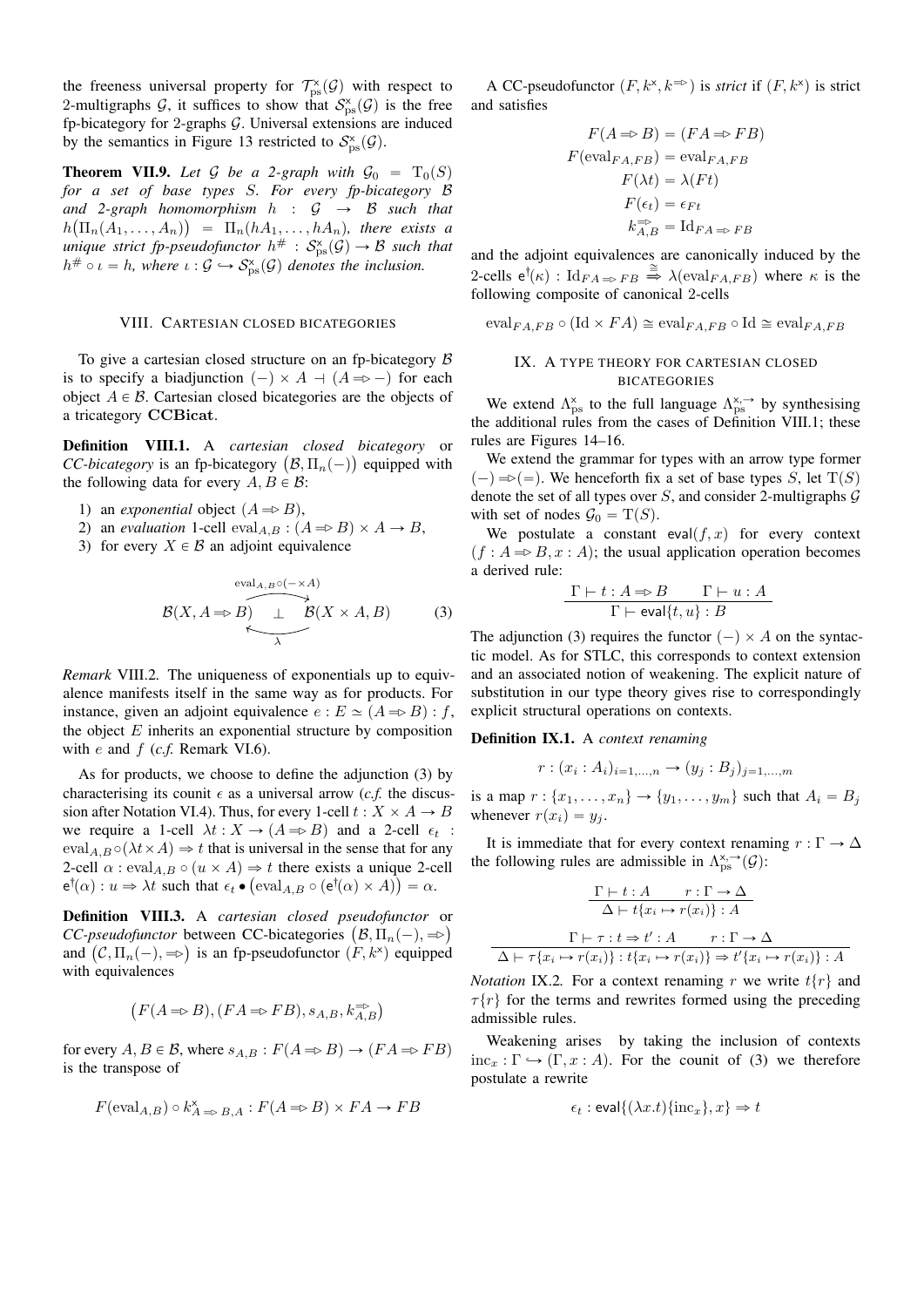| $\frac{\Gamma, x:A \vdash t:B}{\Gamma \vdash \lambda x.t:A \Rightarrow B}$ lam $\frac{f:A \Rightarrow B, a:A \vdash \text{eval}(f,a):B}{f:A \Rightarrow B,A:A \vdash \text{eval}(f,a):B}$ eval                                                                                                                                                                                                                                                                                                                                                                                                                                                                                                                                               |  |  |
|----------------------------------------------------------------------------------------------------------------------------------------------------------------------------------------------------------------------------------------------------------------------------------------------------------------------------------------------------------------------------------------------------------------------------------------------------------------------------------------------------------------------------------------------------------------------------------------------------------------------------------------------------------------------------------------------------------------------------------------------|--|--|
| Figure 14. Terms for cartesian closed structure                                                                                                                                                                                                                                                                                                                                                                                                                                                                                                                                                                                                                                                                                              |  |  |
| $\Gamma, x:A \vdash t:B \qquad \Gamma \vdash u:A \Rightarrow B$<br>$\Gamma, x:A \vdash t:B$<br>$\epsilon$ -intro<br>$\frac{\Gamma, x : A \vdash \alpha : \text{eval}\{u\{\text{inc}_x\}, x\} \Rightarrow t : B}{\Gamma \vdash \epsilon^{\dagger}(x.\alpha) : u \Rightarrow \lambda x.t : A \Rightarrow B} \epsilon^{\dagger}$ -intro<br>$\Gamma, x : A \vdash \epsilon_t : \text{eval}\{(\lambda x.t)\{\text{inc}_x\}, x\} \Rightarrow t : B$                                                                                                                                                                                                                                                                                                |  |  |
| Figure 15. Rewrites for cartesian closed structure                                                                                                                                                                                                                                                                                                                                                                                                                                                                                                                                                                                                                                                                                           |  |  |
| $\Gamma, x:A \vdash \alpha : \mathsf{eval}\{u\{\text{inc}_x\}, x\} \Rightarrow t:B$<br>- U1<br>$\Gamma, x : A \vdash \alpha \equiv \epsilon_t \bullet \text{eval}\{\mathsf{e}^\dagger(x.\alpha)\{\text{inc}_x\}, x\} : \text{eval}\{u\{\text{inc}_x\}, x\} \Rightarrow t : B$<br>$\Gamma \vdash \gamma : u \Rightarrow \lambda x.t : A \Rightarrow B$<br>$-U2$<br>$\Gamma \vdash \gamma \equiv e^{\dagger}(x.\epsilon_t \bullet \text{eval}\{\gamma\{inc_x\},x\}): u \Rightarrow \lambda x.t : A \Rightarrow B$<br>$\Gamma, x : A \vdash \alpha \equiv \alpha' : \text{eval}\{u\{\text{inc}_x\}, x\} \Rightarrow t : B$<br>$\Gamma \vdash e^{\dagger}(x.\alpha) \equiv e^{\dagger}(x.\alpha') : u \Rightarrow \lambda x.t : A \Rightarrow B$ |  |  |
| Figure 16. Universal property of $\epsilon$                                                                                                                                                                                                                                                                                                                                                                                                                                                                                                                                                                                                                                                                                                  |  |  |

Rules for  $\Lambda_{\text{ps}}^{x, \rightarrow}(\mathcal{G})$ .

| $\Gamma, x:A \vdash t:B$<br>$\Gamma \vdash \lambda x \ldotp id_t \equiv id_{\lambda x.t} : \lambda x.t \Rightarrow \lambda x.t : A \Rightarrow B$                                                                                                                                   | $\Gamma, x : A \vdash \tau' : t' \Rightarrow t'' : B$ $\Gamma, x : A \vdash \tau : t \Rightarrow t' : B$<br>$\Gamma \vdash \lambda x. (\tau' \bullet \tau) \equiv (\lambda x. \tau') \bullet (\lambda x. \tau) : \lambda x. t \Rightarrow \lambda x. t'' : A \Rightarrow B$ |  |
|-------------------------------------------------------------------------------------------------------------------------------------------------------------------------------------------------------------------------------------------------------------------------------------|-----------------------------------------------------------------------------------------------------------------------------------------------------------------------------------------------------------------------------------------------------------------------------|--|
| $\Gamma \vdash \sigma : u \Rightarrow u' : A \Rightarrow B$<br>$n$ -nat<br>$\Gamma \vdash \eta_{u'} \bullet \sigma \equiv \lambda x.\text{eval}\{\sigma\{\text{inc}_x\},x\} \bullet \eta_u: u \Rightarrow \lambda x.\text{eval}\{u'\{\text{inc}_x\},x\} : A \Rightarrow B$          |                                                                                                                                                                                                                                                                             |  |
| $\Gamma$ , $x:A \vdash \tau : t \Rightarrow t' : B$<br>$\epsilon$ -nat<br>$\Gamma, x : A \vdash \tau \bullet \epsilon_t \equiv \epsilon_{t'} \bullet \text{eval}\{(\lambda x. \tau)\{ \text{inc}_x \}, x\} : \text{eval}\{(\lambda x. t)\{ \text{inc}_x \}, x\} \Rightarrow t' : B$ |                                                                                                                                                                                                                                                                             |  |
| $\Gamma, x:A \vdash t:B$<br>triangle-law-1<br>$\Gamma \vdash (\lambda x.\epsilon_t) \bullet \eta_t \equiv \overline{\mathrm{id}_{\lambda x.t}: \lambda x.t} \Rightarrow \lambda x.t : A \Rightarrow B$                                                                              |                                                                                                                                                                                                                                                                             |  |
| $\Gamma \vdash u : A \Rightarrow B$<br>triangle-law-2<br>$\Gamma, x : A \vdash \epsilon_{eval{u}\{inc_x\},x\}$ • eval $\{\eta_u\{inc_x\},x\} \equiv id_{eval{u}\{inc_x\},x} : eval{u}\{inc_x\},x\} \Rightarrow eval{u}\{inc_x\},x\} : B$                                            |                                                                                                                                                                                                                                                                             |  |
| Figure 17. Admissible rules for $\Lambda_{\text{ns}}^{x, \rightarrow}(\mathcal{G})$                                                                                                                                                                                                 |                                                                                                                                                                                                                                                                             |  |

for every term  $t$  typeable in a context extended by the variable  $x$ .

The encoding of the universal property of  $\epsilon_t$  in the type theory yields a bijective correspondence of rewrites modulo  $\alpha$ =-equivalence as follows (*c.f.* (2)):

$$
\frac{(x:A) \quad \alpha : \text{eval}\{u\{\text{inc}_x\}, x\} \Rightarrow t : B}{\text{e}^{\dagger}(x.\alpha) : u \Rightarrow \lambda x. t : A \Rightarrow B}
$$

where we write  $(x : A)$  to indicate that the variable x of type A is in the context  $(c.f. [30])$ . Our approach to achieving this matches that for products. For every rewrite  $\alpha$ : eval $\{u\{\text{inc}_x\},x\} \Rightarrow t$  we introduce the rewrite  $e^{\dagger}(x,\alpha): u \Rightarrow \lambda x. t$  and make it unique in inducing a factorisation of  $\alpha$  through  $\epsilon_t$ ; the variable x is bound by this operation. The rules governing this construction are given

in Figures 15–16; these provide lax exponentials  $(c.f. [25])$ . Finally, one requires explicit inverses for the unit and counit. In this extended abstract they are omitted.

Remark IX.3. As for products (c.f. Remark VII.1), we obtain a nesting of two universal transposition structures. In the same vein, we conjecture that a calculus for cartesian closed tricategories (cartesian closed  $\infty$ -categories) would have three (a countably infinite tower of) of such correspondences. Indeed, this should extend to general type structures arising from weak adjunctions.

We continue to work up to  $\alpha$ -equivalence of terms and rewrites. The well-formedness properties of  $\Lambda_{\text{ps}}^{\text{b}}$  and  $\Lambda_{\text{ps}}^{\text{x}}$  lift to  $\Lambda_{\text{ps}}^{x, \rightarrow}$ .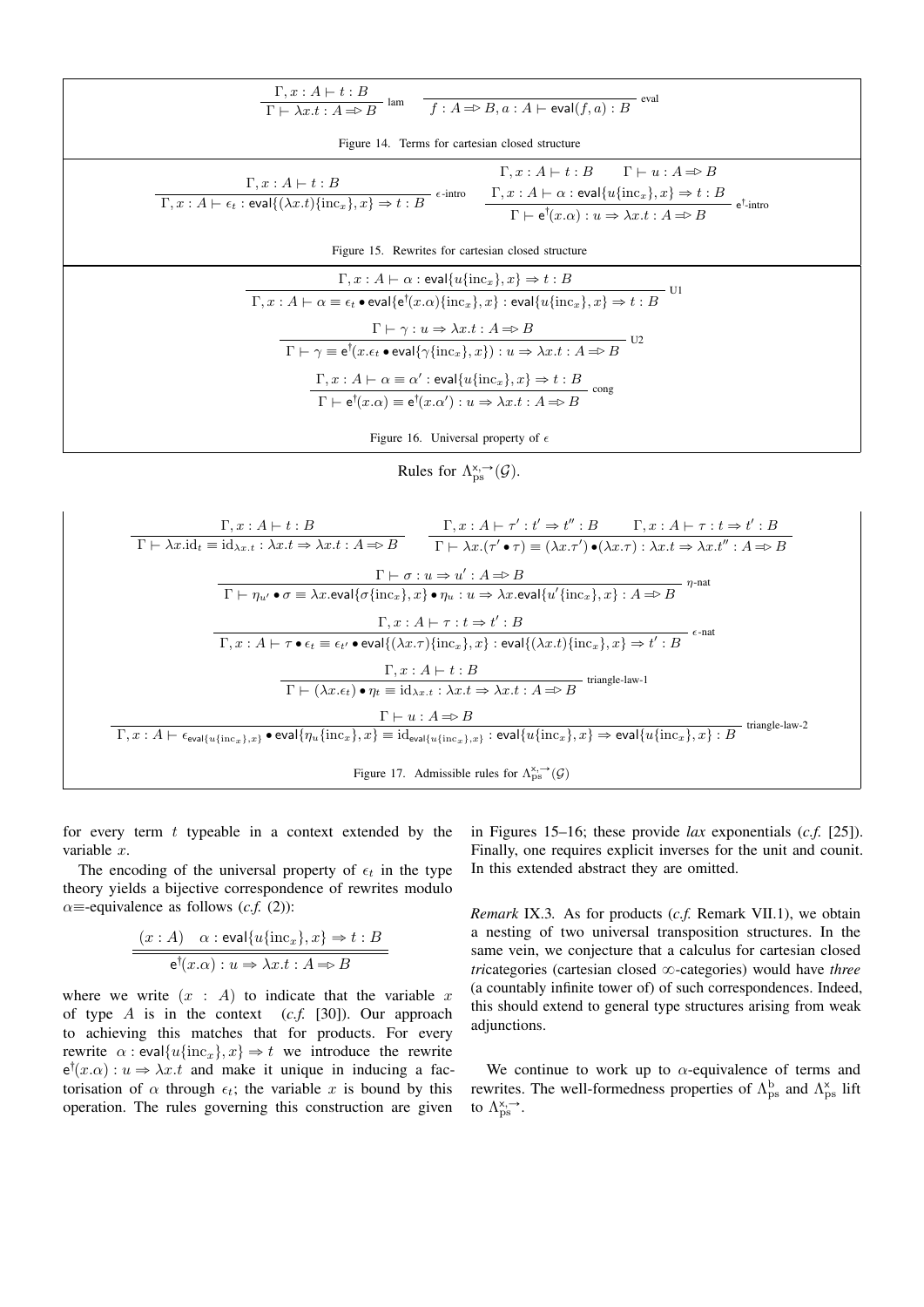# A. Cartesian closed structure of  $\Lambda^{x, \rightarrow}_{ps}$

The  $\epsilon$ -introduction rule (Figure 15) only 'evaluates' lambda abstractions at variables. The general form of explicit  $\beta$ -reduction is derivable.

**Definition IX.4.** For derivable terms  $\Gamma, x : A \vdash t : B$  and  $\Gamma \vdash u : A$  define  $\beta_{x,t,u} : \text{eval}\{\lambda x.t, u\} \Rightarrow t\{\text{id}_{\Gamma}, x \mapsto u\}$  to be the rewrite  $\epsilon_t \{ id_\Gamma, x \mapsto u \} \bullet \tau$  in context Γ (recall Notation IX.2), where  $\tau$  is a composite of structural isomorphisms.

As expected, the remaining exponential structure follows from the universal property of  $\epsilon$  (*c.f.* Lemma VII.2).

**Lemma IX.5.** For every rewrite  $(\Gamma, x : A \models \alpha :$  $eval\{u\{\text{inc}_x\},x\} \Rightarrow t : B)$  in  $\Lambda^{x, \rightarrow}_{ps}(\mathcal{G})$ , the rewrite  $e^{\dagger}(x.\alpha)$ *is the unique*  $\gamma$  *(modulo*  $\alpha$  $\equiv$ *-equivalence) such that* 

$$
\Gamma, x : A \vdash \alpha \equiv \epsilon_t \bullet \text{eval}\{\gamma\{\text{inc}_x\}, x\} : \text{eval}\{u\{\text{inc}_x\}, x\} \Rightarrow t : B
$$

It follows that the lambda-abstraction operator extends to a functor, and we obtain a unit for the adjunction (3).

### Definition IX.6.

- 1) For any derivable rewrite  $(\Gamma, x : A \vdash \tau : t \Rightarrow t' : B)$ define  $\lambda x.\tau : \lambda x.t \Rightarrow \lambda x.t'$  to be the rewrite  $e^{\dagger}(x.\tau \bullet \epsilon_t)$ in context Γ.
- 2) For any derivable term  $(\Gamma \vdash u : A \Rightarrow B)$  define the unit  $\eta_u : u \Rightarrow \lambda x.\text{eval}\{u\{\text{inc}_x\},x\}$  to be the rewrite  $e^{\dagger}(x.\text{id}_{eval{u}\{\text{inc}_x\},x\})$  in context  $\Gamma$ .

The unit  $\eta$  and counit  $\epsilon$  satisfy naturality and triangle laws, collected in Figure 17. Thus we recover the unit-counit presentation of both products and exponentials (*c.f.* [24], [25], [29]).

# *B.* The syntactic model for  $\Lambda_{\rm ps}^{\rm x, \rightarrow}$

We finally turn to constructing the syntactic model for  $\Lambda_{\text{ps}}^{\times, \rightarrow}(\mathcal{G})$  and proving its freeness universal property. The construction of the syntactic model follows the pattern established by  $\Lambda_{\text{ps}}^{\text{b}}$  and  $\Lambda_{\text{ps}}^{\text{x}}$ .

**Construction IX.7.** Define a bicategory  $\mathcal{T}_{\text{ps}}^{x, \rightarrow}(\mathcal{G})$  as fol*lows. The objects are contexts* Γ, ∆, . . . *. The 1-cells*  $\Gamma \rightarrow (y_j : B_j)_{j=1,...,m}$  *are m-tuples of*  $\alpha$ *-equivalence classes of terms*  $(\Gamma \vdash t_j : B_j)_{j=1,\dots,m}$  *derivable in*  $\Lambda^{x, \rightarrow}_{ps}(\mathcal{G})$ ; *2-cells are m-tuples of* α≡-equivalence classes of rewrites  $(\Gamma \vdash \tau : t_j \Rightarrow t'_j : B_j)_{j=1,\dots,m}$ *. Horizontal and vertical composition are as in Construction VII.4.*

 $\mathcal{T}_{\text{ps}}^{\times,\to}(\mathcal{G})$  inherits the product structure of  $\mathcal{T}_{\text{ps}}^{\times}(\mathcal{G})$ . To construct cartesian closed structure it suffices to construct exponentials of unary contexts. Much of the work required is contained in the admissible rules of Figure 17.

**Lemma IX.8.** For unary contexts  $(x : A)$ ,  $(y : B)$ , the expo*nential*  $(x : A) \Rightarrow (y : B)$  *in*  $\mathcal{T}_{ps}^{x, \rightarrow}(G)$  *exists and is given by*  $(f : A \Rightarrow B)$ .

Using Remark VIII.2 and the preceding lemma, we define the exponential object  $(\Gamma \Rightarrow \Delta)$  for  $\Gamma := (x_i : A_i)_{i=1,\dots,n}$  and  $\Delta := (y_j : B_j)_{j=1,...,m}$  using the equivalent unary contexts, as

$$
(p:\prod_n(A_1,\ldots,A_n))\Rightarrow (q:\prod_m(B_1,\ldots,B_m)).
$$

**Corollary IX.9.** *The syntactic model*  $\mathcal{T}_{\text{ps}}^{x, \rightarrow}(\mathcal{G})$  *is a CC-bicategory.*

From Sections V-A and VII-B one might expect that restricting to a sub-bicategory with unary contexts and a fixed variable name is sufficient to obtain the required freeness universal property. This suggests the following definition.

**Construction IX.10.** Let  $S_{\text{ps}}^{x, \to}(\mathcal{G})$  denote the bicategory with *objects unary contexts*  $(x : A)$  *for*  $x$  *a* fixed *variable and horizontal and vertical composition operations as in*  $\mathcal{T}_{\text{ps}}^{x, \rightarrow}(\mathcal{G})$ .

The cartesian closed structure of  $\mathcal{T}_{\text{ps}}^{x, \rightarrow}(\mathcal{G})$  restricts to  $S_{\rm ps}^{\rm x, \rightarrow}$  (G) and the two are equivalent as cartesian closed bicategories. However, one does not obtain a strict freeness universal property. We recover uniqueness by restricting to cartesian closed bicategories in which the product structure is strict.

**Theorem IX.11.** Let G be a 2-graph with  $\mathcal{G}_0 = T(S)$ *for a set of base types* S*. For every cartesian 2-category (*i.e. *2-category with 2-categorical products) with pseudo*exponentials  $C$  and every 2-graph homomorphism  $h: \mathcal{G} \to \mathcal{C}$  $\mathit{such that} \ \ h\big(\Pi_n(A_1,\ldots,A_n)\big) \ = \ \Pi_n(hA_1,\ldots,hA_n) \ \ and$  $h(A \Rightarrow B) = (hA \Rightarrow hB)$ , there exists a unique strict *CC*-pseudofunctor  $h^{\#}: S_{\text{ps}}^{x, \to}(\mathcal{G}) \to \mathcal{C}$  such that  $h^{\#} \circ \iota = h$ , *for*  $\iota$  :  $\mathcal{G} \hookrightarrow \mathcal{S}_{\mathrm{ps}}^{\times,-}(\mathcal{G})$  the inclusion.

Thus, one obtains the same result as for Sections V-A and VII-B, albeit with a restricted freeness universal property. This, modulo the coherence result of Power [14] applied to fp-bicategories, yields that

> $\Lambda_{\rm ps}^{\times, \rightarrow}$  is the internal language of cartesian closed bicategories.

In fact, it is possible to adjust the definition of exponentials to obtain a type theory for which the induced syntactic models are equivalent as CC-bicategories to those above and satisfy a strict freeness universal property with respect to arbitrary CC-bicategories. This type theory is however no longer in the spirit of STLC, and so will be presented elsewhere.

#### ACKNOWLEDGEMENTS

We thank Dylan McDermott and Ian Orton for helpful discussions on type theories with weak substitution.

#### **REFERENCES**

- [1] J. Bénabou, "Introduction to bicategories," in *Reports of the Midwest Category Seminar*. Springer Berlin Heidelberg, 1967, pp. 1–77.
- [2] R. Street, "Categorical structures," in *Handbook of Algebra*, M. Hazewinkel, Ed. Elsevier, 1995, vol. 1, ch. 15, pp. 529–577.
- [3] G.L. Cattani, M. Fiore, and G. Winskel, "A theory of recursive domains with applications to concurrency," in *Proceedings of the 13th Annual IEEE Symposium on Logic in Computer Science*. IEEE Computer Society, 1998, pp. 214–225.
- [4] S. Castellan, P. Clairambault, S. Rideau, and G. Winskel, "Games and strategies as event structures," *Logical Methods in Computer Science*, vol. 13, no. 3, 2017. [Online]. Available: https://doi.org/10.23638/ LMCS-13(3:35)2017
- [5] M. G. Abbott, "Categories of containers," Ph.D. dissertation, University of Leicester, 2003.